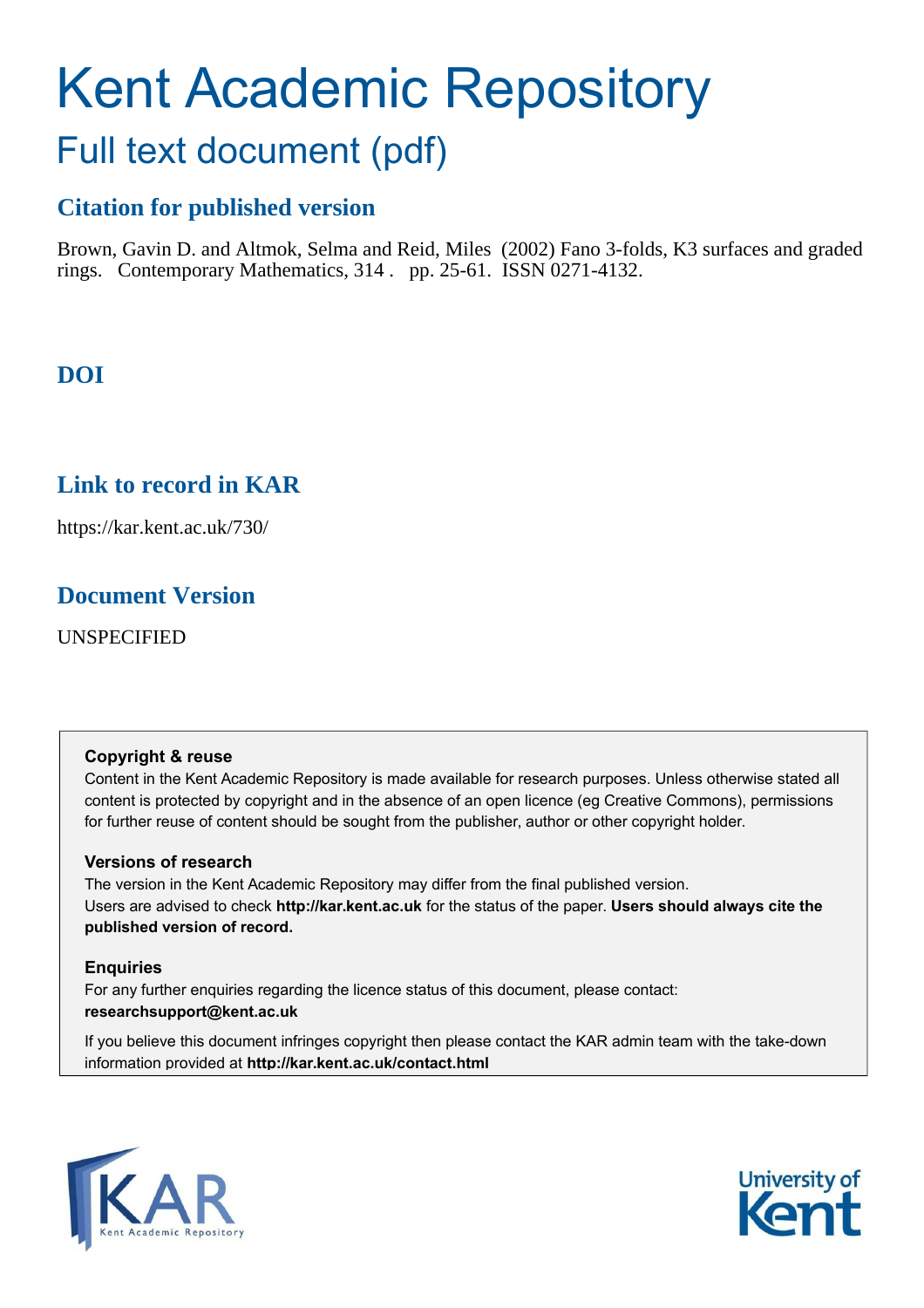#### <span id="page-1-0"></span>Fano 3-folds, K3 surfaces and graded rings

Selma Altınok, Gavin Brown, and Miles Reid

Abstract. Explicit birational geometry of 3-folds represents a second phase of Mori theory, going beyond the foundational work of the 1980s. This paper is a tutorial and colloquial introduction to the explicit classification of Fano 3-folds (also known by the older name Q-Fano 3-folds), a subject that we hope is nearing completion. With the intention of remaining accessible to beginners in algebraic geometry, we include examples of elementary calculations of graded rings over curves and K3 surfaces. For us, K3 surfaces have at worst Du Val singularities and are polarised by an ample Weil divisor (you might prefer to call these Q-K3 surfaces); they occur as the general elephant of a Fano 3-fold, but are also interesting in their own right. A second section of the paper runs briefly through the classical theory of nonsingular Fano 3-folds and Mukai's extension to indecomposable Gorenstein Fano 3-folds. Ideas sketched out by Takagi at the Singapore conference reduce the study of Q-Fano 3-folds with  $g \geq 2$  (and a suitable assumption on the general elephant) to indecomposable Gorenstein Fano 3-folds together with unprojection data.

Much of the information about the anticanonical ring of a Fano 3-fold or K3 surface is contained in its Hilbert series. The Hilbert function is determined by orbifold Riemann–Roch (the Lefschetz formula of Atiyah, Singer and Segal, see Reid [[YPG](#page-28-0)]); using this, we can treat the Hilbert series as a simple collation of the genus and a basket of cyclic quotient singularities. Many hundreds of families of K3s and Fano 3-folds are known, among them a large number with  $g \leq 0$ , and Takagi's methods do not apply to these. However, in many cases, the Hilbert series already gives firm indications of how to construct the variety by biregular or birational methods. A final section of the paper introduces the K3 database in Magma, that manipulates these huge lists without effort.

#### CONTENTS

|            | 1. Introduction                      | $\mathcal{D}_{\mathcal{L}}$ |
|------------|--------------------------------------|-----------------------------|
|            | 2. Classic Fano 3-folds              | 6                           |
|            | 3. $\mathbb{Q}$ -Fano 3-folds        | 8                           |
|            | 4. Numerical data and Hilbert series | 11                          |
|            | 5. From K3s to Fano 3-folds          | 16                          |
|            | 6. The K3 database in Magma          | 20                          |
| References |                                      | 28                          |

<sup>2000</sup> Mathematics Subject Classification. Primary: 14J28, 14J30, 14Q15, 16E65. Key words and phrases. Gorenstein ring, weighted projective space, Hilbert series.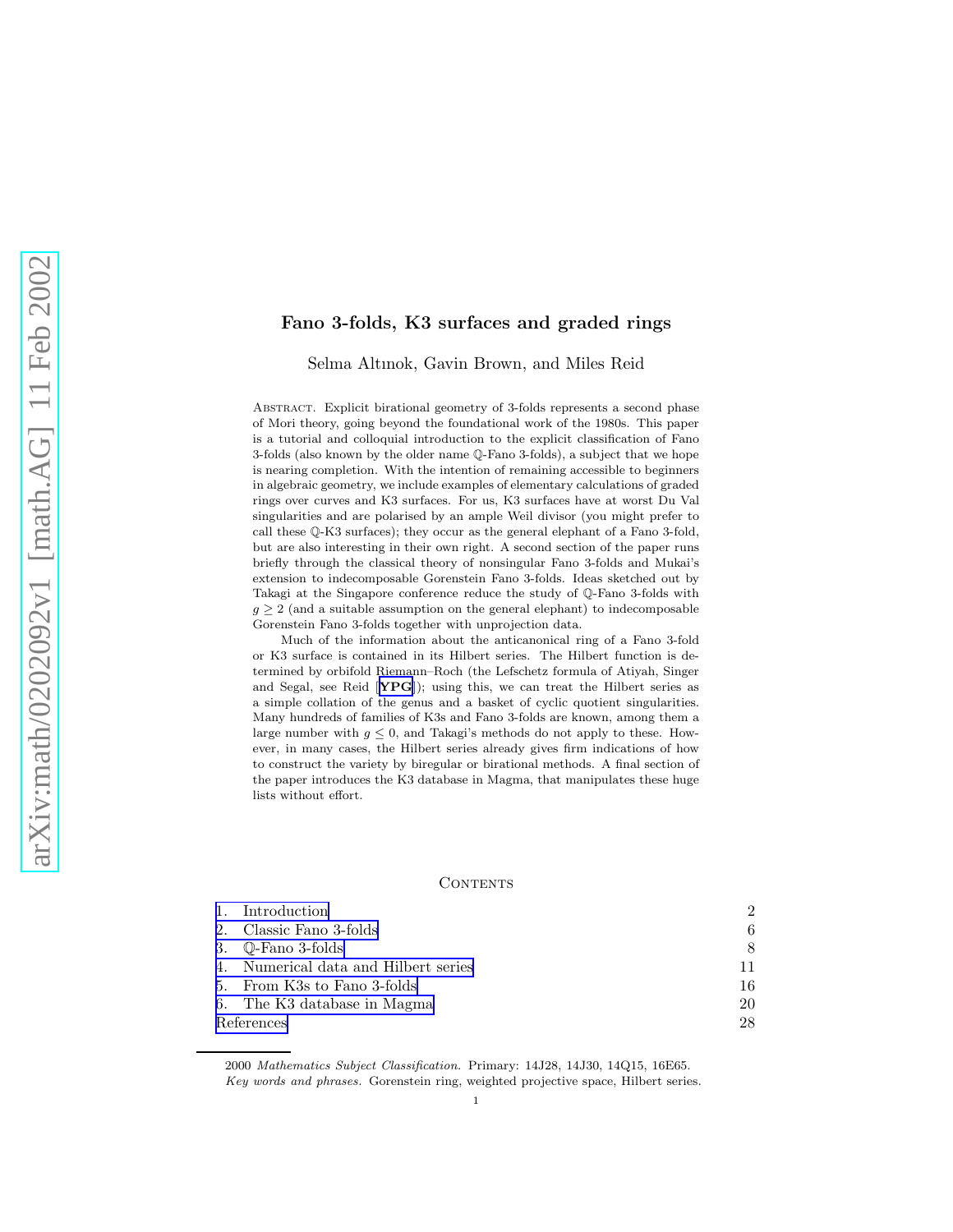#### 1. Introduction

<span id="page-2-0"></span>1.1. The graded ring  $R(X, A)$  of a polarised variety. Let X be an irreducible projective variety over  $\mathbb C$ , and A an ample divisor on X (see below for more explanation). For  $n \geq 0$ , we write

$$
H^{0}(X, nA) = H^{0}(X, \mathcal{O}_{X}(nA)) = \mathcal{L}(nA) = \{f \in \mathbb{C}(X) \mid \operatorname{div} f + nA \ge 0\}
$$

for the *Riemann–Roch space* (RR space) of nA. That is,  $H^0(X, nA)$  is the finite dimensional vector space of rational (or meromorphic) functions  $f \in \mathbb{C}(X)$  with divisor of poles  $\leq nA$ . Our basic construction is the graded ring

(1.1.1) 
$$
R(X, A) = \bigoplus_{n \ge 0} H^{0}(X, nA),
$$

where the product is simply multiplication of rational functions

$$
H^0(X, nA) \times H^0(X, mA) \to H^0(X, (n+m)A) \quad \text{by} \quad (f, g) \mapsto fg.
$$

This just says that if f, g are rational functions with poles  $\leq nA$ ,  $mA$  then fg has poles  $\leq (n+m)A$ .

Our special interest is the case when the ring  $R(X, A)$  can be described by explicit generators and relations, for example, as a polynomial ring or a polynomial ring divided by a principal ideal (geometrically, a hypersurface). When this is possible, it corresponds to embedding X in projective space and determining the defining equations of the image variety. It frequently happens in higher dimensions that the generators  $x_i$  of  $R(X, A)$  have different weights, so we have to work with weighted projective spaces  $(w.p.s.)$  and weighted homogeneous ideals. Dolgachev [[D](#page-27-0)] and Fletcher [[Fl](#page-27-0)] are useful as general references on w.p.s. and their complete intersections  $(c.i.).$ 

REMARKS 1.2. Although we intend to allow X to have mild singularities, please think of it in the first instance as nonsingular. The point of the RR spaces  $H^0(X, nA) = \mathcal{L}(nA)$  is this: because X is projective, the only globally defined regular functions (holomorphic functions) on it are the constants. By allowing poles along a divisor  $nA$ , we get a finite dimensional space of rational (or meromorphic) functions  $H^0(X, nA)$ ; as we discuss below, the RR theorem predicts dim  $H^0(X, nA)$ in good cases. Choosing a basis  $x_0, x_1, \ldots, x_k \in H^0(X, n)$  defines a rational map

$$
\varphi_{nA} \colon X \dashrightarrow \mathbb{P}^k
$$
 by  $P \mapsto (x_0(P) : \dots : x_k(P));$ 

there are straightforward criteria that determine when  $\varphi_{nA}$  is a morphism  $X \to \mathbb{P}^k$ or an embedding  $X \hookrightarrow \mathbb{P}^k$ . The divisor nA is very ample if it defines an embedding  $\varphi_{nA} : X \hookrightarrow \mathbb{P}^k$ , and A is ample if  $nA$  is very ample for some n.

1.3. The RR theorem for a curve. Please skip this stuff if you already know it. If not, we strongly advise you to make an effort to commit it to memory, since it is one of the central points of algebraic geometry. A nonsingular projective curve  $C$  (or compact Riemann surface) has a *genus g* that can be defined in several alternative ways:

- (1) C is homeomorphic to the traditional picture of a surface with  $q$  holes.
- (2) C has Euler number  $e(C) = 2 2g$ .
- (3) The tangent bundle to C has degree  $2 2g$ , or equivalently, the canonical divisor class  $K_C$  has degree  $2g - 2$ . Here  $K_C$  is defined as the class of the divisor of a rational (or meromorphic) differential.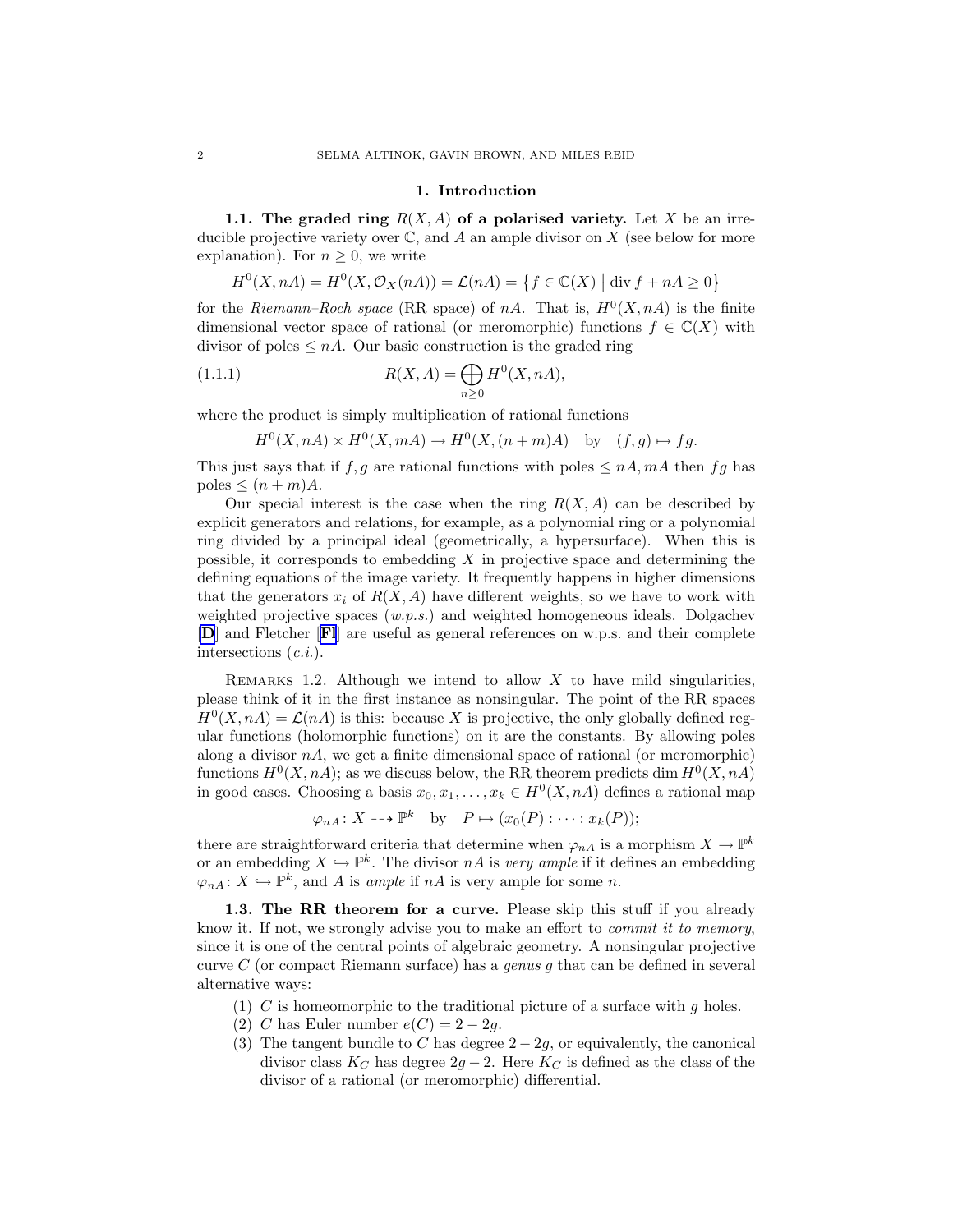- <span id="page-3-0"></span>(4) dim  $H^0(C, \mathcal{O}_C(K_C)) = \dim \mathcal{L}(K_C) = g$ . In words, g equals the dimension of the vector space of global regular (or holomorphic) differentials on C.
- (5) etc.; for example, you can define g as the integer appearing in the RR theorem for curves([1.4.1](#page-2-0)).

THEOREM 1.4 (RR for curves). Let  $D = \sum n_i P_i$  be a divisor on C. Then

(1.4.1) 
$$
\dim H^{0}(D) - \dim H^{0}(K_{C} - D) = 1 - g + \deg D,
$$

where deg  $D = \sum n_i$ . (Recall that  $H^0(D) = \mathcal{L}(D)$  and  $H^0(K_C - D) = \mathcal{L}(K_C - D)$ , and in this language the formula is

$$
\dim \mathcal{L}(D) - \dim \mathcal{L}(K_C - D) = 1 - g + \deg D.
$$

When deg  $D > 2g - 2$ , we get  $H^0(K_C - D) = 0$ , so [\(1.4.1\)](#page-2-0) simplifies to a formula for  $\dim H^0(D)$  in terms of topological invariants of C and D.

Example 1.5. As a baby case of our graded ring methods, we compute the canonical ring  $R(C, K_C)$  of a curve of genus 3, and conclude that C is a plane quartic curve under suitable extra assumptions.

Take C to be a nonsingular projective curve of genus 3, with polarising divisor  $K_C$ . The starting point is that RR gives dim  $H^0(nK_C)$ :

(1.5.1) 
$$
\dim H^{0}(nK_{C}) = \begin{cases} 1 & \text{if } n = 0, \\ g & \text{if } n = 1, \\ (2n - 1)(g - 1) & \text{if } n \ge 2. \end{cases}
$$

The last number comes from [\(1.4.1\)](#page-2-0), with the r.h.s. equal to  $1 - q + n(2q - 2)$ .

Now dim  $H^0(C, K_C) = 3$ . As we said above, choosing a basis  $x_1, x_2, x_3$  of  $H^0(C, K_C)$  defines a rational map  $\varphi_{K_C}: C \dashrightarrow \mathbb{P}^2$ . A traditional and easy argument based on RR applied to the divisors  $K_C - P$  and  $K_C - P - Q$  proves that  $\varphi_{K_C}$  is a morphism, either defining an isomorphism  $C \cong C_4 \subset \mathbb{P}^2$  of C with a plane quartic curve  $C_4$ , or a generically 2-to-1 cover  $C \to Q_2 \subset \mathbb{P}^2$  over a conic.

We argue somewhat more algebraically on the ring

$$
R(C, K_C) = \bigoplus_{n \ge 0} H^0(C, nK_C)
$$

using [\(1.5.1\)](#page-2-0); in degree two, dim  $H^0(C, 2K_C) = 6$ . But we already know 6 elements of  $H^0(C, 2K_C)$ , namely the 6 quadratic monomials

$$
S^2x_i = \left\{x_1^2, x_1x_2, x_2^2, x_1x_3, x_2x_3, x_3^2\right\}.
$$

We assume that these monomials are linearly independent, so form a basis of  $H^0(C, 2K_C)$ . Likewise, in degree 3, dim  $H^0(C, 3K_C) = 10$ , and there are  $10 = {5 \choose 2}$ cubic monomials  $S^3x_i$ , so we assume that they are linearly independent, and again form a basis. In degree 4, however, we necessarily find a relation, since dim  $H^0(C, 4K_C) = 14$ , but there are  $15 = {6 \choose 2}$  quartic monomials  $S^4x_i$ .

The conclusion is the prediction that the graded ring  $R(C, K_C)$  has the simplest form  $R(C, K_C) = \mathbb{C}[x_1, x_2, x_3]/(f_4)$ ; and the corresponding map  $\varphi_{K_C} : C \to \mathbb{P}^2$  is an embedding with image  $C_4$  given by  $f_4(x_1, x_2, x_3) = 0$ .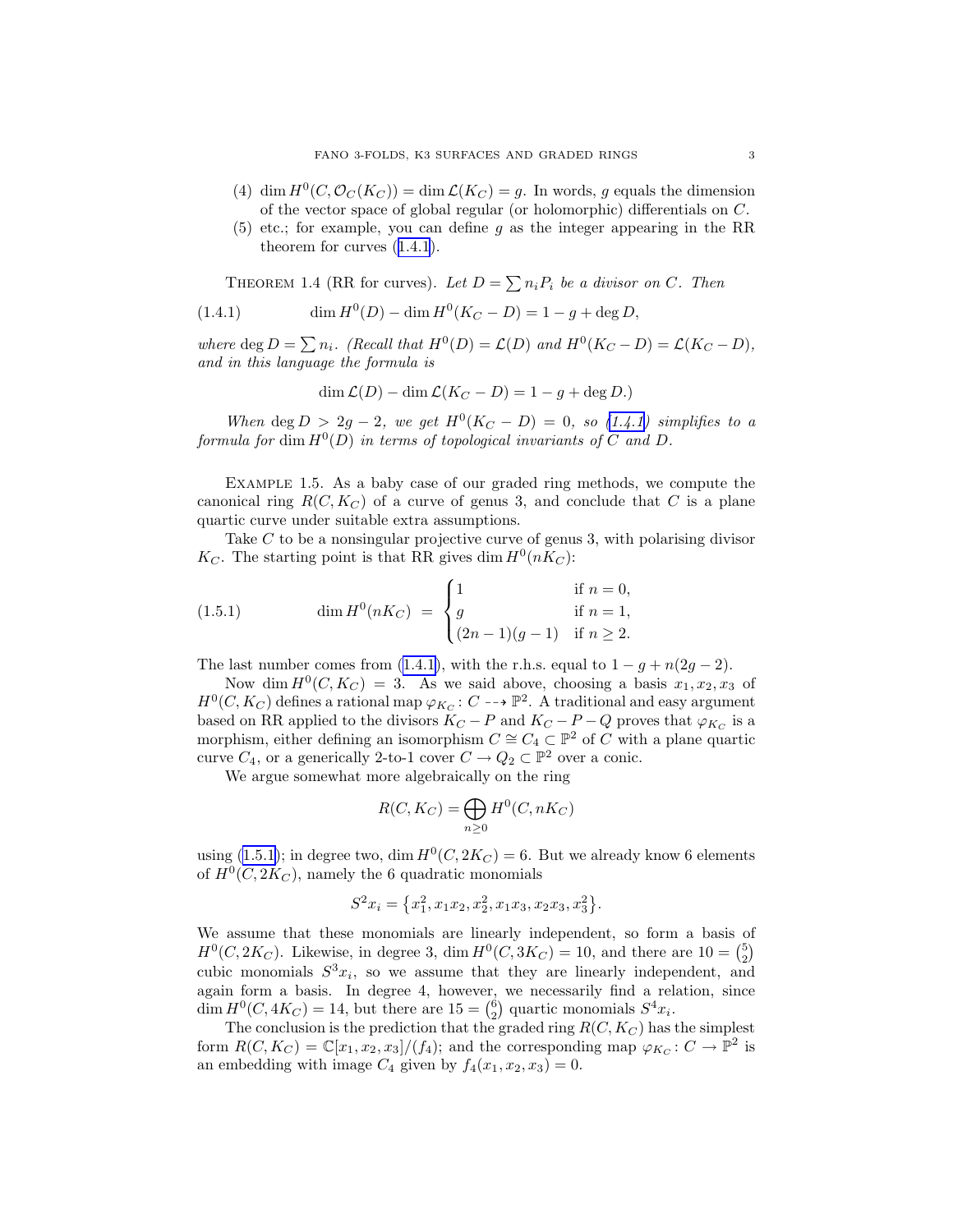<span id="page-4-0"></span>REMARK 1.6. The assumption that the quadratic monomials  $S^2x_i$  are linearly independent is of course the hyperelliptic dichotomy. In the nonhyperelliptic case, the image  $\varphi_{K_C}(C)$  cannot be contained in a curve of degree  $\leq 3$  union a finite set, so that once the relation  $f_4$  has been detected, one sees that the ring homomorphism

$$
\mathbb{C}[x_1, x_2, x_3]/(f_4) \to R(C, K_C)
$$

must be injective. Then it is surjective, because in degree  $n$  the quotient ring has dimension  $\binom{n+4}{2} - \binom{n}{2} = \dim H^0(C, nK_C)$ .

In the hyperelliptic case, the canonical ring is

$$
\mathbb{C}[x_1, x_2, x_3, y]/(Q_2, F_4),
$$

where  $Q_2(x) = 0$  is the equation of the image conic, y the new generator in degree 2 required to compensate for this relation, and  $F_4: y^2 = f_4(x)$ . Then  $C \to Q_2$  is the double cover ramified in the 8 points  $Q_2 = f_4 = 0$ .

We can even consider a degenerating family with quadratic relation  $\lambda y = Q_2(x)$ that consists of a nonhyperelliptic curve if  $\lambda \neq 0$  and a hyperelliptic curve if  $\lambda = 0$ .

EXAMPLE 1.7. Consider now a nonhyperelliptic curve  $C$  of genus 6. Its canonical embedding  $\varphi: C_{10} \hookrightarrow \mathbb{P}^5$  has image of codimension 4. As opposed to the hypersurface case, we do not have any surefire way of predicting the equations of a variety of codimension  $\geq$  4. This is a major preoccupation of the rest of the paper. In this case, we happen to be lucky, but it still involves a case division into Brill–Noether special and Brill–Noether general:

CASE 1.  $C$  is trigonal or isomorphic to a plane quintic. Trigonal means that  $C$ has a linear system  $g_3^1$ ; equivalently, C can be represented as a triple cover  $C \to \mathbb{P}^1$ . It is well known that then  $\varphi_{K_C}(C)$  is contained in a quartic surface scroll (typically,  $\mathbb{P}^1 \times \mathbb{P}^1$  embedded by  $\mathcal{O}(1,2)$ ; its equations are the 6 quadrics defining the scroll and 3 cubics defining  $C$  inside the scroll. The case of a plane quintic is similar, with  $\varphi_{K_C}(C)$  contained in the Veronese image of  $\mathbb{P}^2$ , and defined by the 6 quadratic equations of the Veronese surface and  $3$  cubics defining  $C$  in it.

Case 2. C is not trigonal and not isomorphic to a plane quintic. Then the canonical image  $\varphi_{K_C}(C)$  is a c.i. in Grass(2,5):

$$
C = \text{Grass}(2,5) \cap Q_2 \cap H_1 \cap \dots \cap H_4 \subset \mathbb{P}^9.
$$

REMARKS 1.8. Here  $Grass(2, 5)$  is the Grassmann variety of 2-dimensional vector subspaces of  $\mathbb{C}^5$  in its Plücker embedding in  $\mathbb{P}^9 = \mathbb{P}(\bigwedge^2 \mathbb{C}^5)$ . Equivalently, it is the determinantal variety defined by the  $4 \times 4$  diagonal Pfaffians Pf<sub>ij.kl</sub> of the  $5 \times 5$ skew matrix

$$
\begin{pmatrix} x_{12} & x_{13} & x_{14} & x_{15} \\ x_{23} & x_{24} & x_{25} \\ x_{34} & x_{35} & x_{45} \end{pmatrix},
$$

where  $\pm \text{Pf}_{ij,kl} = x_{ij}x_{kl} - x_{ik}x_{jl} + x_{il}x_{jk}$  for  $\{i, j, k, l\} \subset \{1, 2, 3, 4, 5\}$ . (We only write the upper triangular elements. For the whole  $5 \times 5$  matrix, just write zeros in the 5 diagonal entries and the skew elements  $-x_{ji}$ .)

Although Case 2 is a 19th century result, the direct statement and proof is due to Mukai ( $\text{[Mul]}$ , Section 5), and is a first substantial case of his general program. He proves that there exists a unique rank 2 stable vector bundle E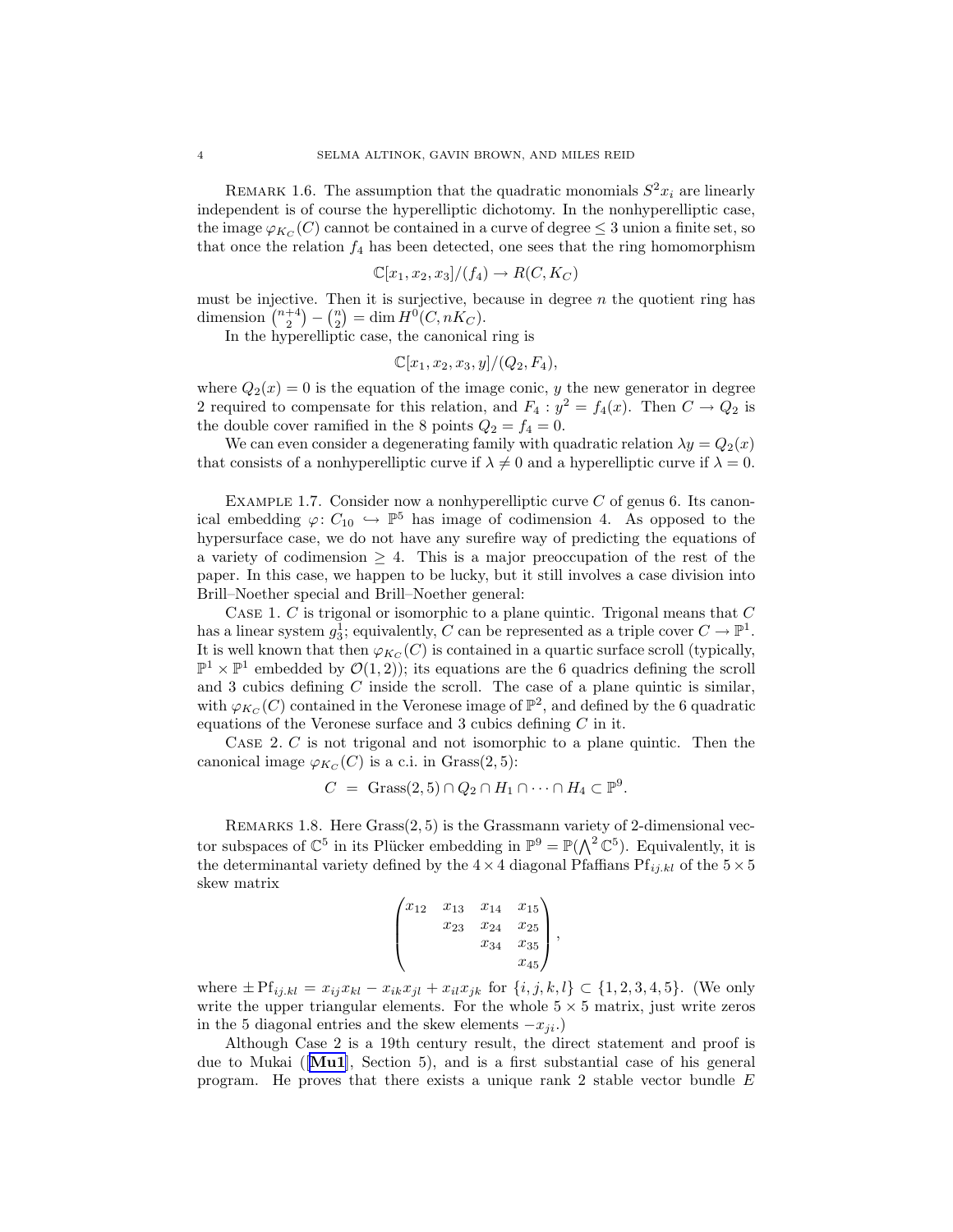<span id="page-5-0"></span>on C with  $\det E = K_C$  and  $H^0(C, E) = \mathbb{C}^5$ ; moreover, E is generated by its  $H^0$ , and  $\bigwedge^2 H^0(C, E) \to H^0(C, \bigwedge^2 E)$ . By the universal mapping property of the Grassmann variety, E and its sections define a morphism  $\psi_E: C \to \text{Grass}(2, 5)$ , making  $\varphi_{K_C}$  a linear section of the Plücker embedding:

$$
C \qquad \hookrightarrow \qquad \mathbb{P}^5
$$
  

$$
\downarrow \qquad \qquad \bigcap
$$
  
Grass(2,5) \qquad \hookrightarrow \qquad \mathbb{P}^9

Since  $g = 6 \geq 2 \cdot 3$ , standard Brill–Noether arguments give the existence of a decomposition  $K_C = \xi + \eta$  with divisors  $\xi$  and  $\eta$  such that  $H^0(C,\xi) = 2$  and  $H^0(C, \eta) = 3$  $H^0(C, \eta) = 3$  $H^0(C, \eta) = 3$ . RR ([1.4.1\)](#page-2-0) gives deg  $\xi = 4$ , and the case assumptions imply that |ξ| is a free  $g_4^1$  and  $|\eta|$  a free  $g_6^2$ . For every such decomposition  $K_C = \xi + \eta$ , the bundle E appears as the unique extension  $\xi \hookrightarrow E \rightarrow \eta$  for which the boundary map  $H^0(\eta) \to H^1(\xi)$  is zero.

EXAMPLE 1.9. As in Example [1.5](#page-2-0), let C be a nonsingular quartic curve; however, instead of  $K_C$ , we choose a point  $P \in C$  and consider the fractional divisor  $A = K_C + \frac{1}{2}P$ . The RR space of  $nA$  is given by the same formula:

$$
H^{0}(C, nA) = \mathcal{L}(nA) = \{ f \in \mathbb{C}(C) \mid \text{div } f + nA \ge 0 \}.
$$

The novel point is that a rational function cannot have a pole of fractional order. Thus although the definition allows f a pole of order  $n/2$  at P, in practice this restricts it to have pole of order  $\lfloor \frac{n}{2} \rfloor$ .

The first time this has any effect is when  $n = 2$ , when

$$
H^0(C, 2A) = H^0(C, 2K_C + P)
$$

has dimension 1 bigger than  $H^0(C, 2K_C)$ . Thus the ring  $R(C, A)$  needs a new generator y in degree 2. In explicit terms, if  $P = (1,0,0) \in C \subset \mathbb{P}^2$  then the equation of C is  $f_4 = x_2A + x_3B = 0$  where A, B are cubics in  $x_1, x_2, x_3$ , and  $y = B/x_2 = -A/x_3$  is a rational section of  $\mathcal{O}_C(2)$  with pole at P. It follows that

$$
R(C, A) = \mathbb{C}[x_1, x_2, x_3, y]/(yx_2 - B, yx_3 + A).
$$

REMARKS 1.10. The ring  $\mathbb{C}[x_1, x_2, x_3, y]/(yx_2 - B, yx_3 + A)$  constructed in Example [1.9](#page-4-0) corresponds to embedding  $C \hookrightarrow \mathbb{P}(1, 1, 1, 2)$  as a  $(3, 3)$  c.i. Here the w.p.s.  $\mathbb{P}(1,1,1,2)$  is the cone over the Veronese surface, and C passes through the cone point  $(0, 0, 0, 1)$  as a nonsingular branch, with the equations  $yx_2 = B$ ,  $yx_3 =$  $-A$  determining  $x_2, x_3$  as implicit functions.

The fractional divisor  $K_C + \frac{r-1}{r}P$  is the *orbifold canonical class* of C, where P is viewed as an orbifold point of order r. The ring  $R(C, A)$  is again Gorenstein (see [W](#page-28-0)atanabe [**W**]); we treat the case  $K_C + \frac{2}{3}P$  in Example [3.7](#page-9-0). More generally, we could take any basket of orbifold points  $P_i$  of order  $r_i$  on C and consider the orbifold canonical class  $A = K_C + \sum_{i} \frac{r_i - 1}{r_i} P_i$ . The affine cone Spec  $R(C, A)$  corresponds to a  $\mathbb{C}^*$  fibration over C with isotropy  $\mu_{r_i}$  over  $P_i$ , the  $\mathbb{C}^*$  analog of a Seifert fibre space. The fact that  $R(C, A)$  is a Gorenstein ring means that there is a category of orbifold sheaves on C (more precisely, modules over its affine cone  $\mathcal{C}C = \text{Spec } R(C, A)$ ) having a nice form of Serre duality.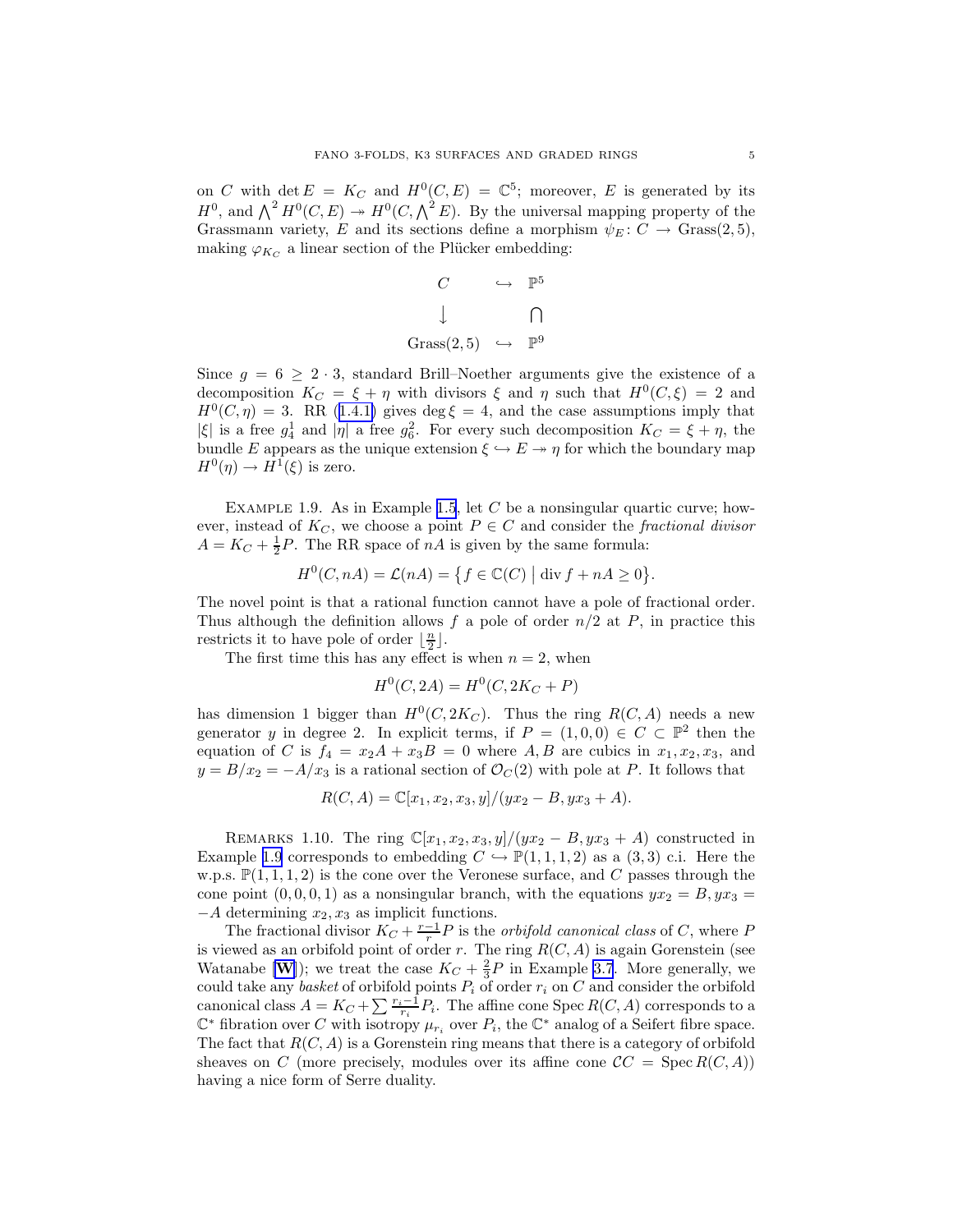<span id="page-6-0"></span>A curve with an orbifold point is a substantial first case of the cyclic quotient singularities needed in higher dimension. For example, our construction of  $C_{3,3} \subset$  $\mathbb{P}(1,1,1,2)$  extends in the obvious way to a K3 surface  $S_{3,3} \subset \mathbb{P}(1^4,2)$ , Fano 3-fold  $V_{3,3} \subset \mathbb{P}(1^5, 2)$ , etc.

#### 2. Classic Fano 3-folds

The subject starts in the 1930s, when Fano studies projective 3-folds having canonical curve sections. His definition is projective:  $V = V_{2g-2}^3 \subset \mathbb{P}^{g+1}$  should have canonical curves as its codimension 2 linear sections:

$$
V \cap H_1 \cap H_2 = C_{2g-2} \subset \mathbb{P}^{g-1},
$$

but this is more-or-less equivalent to assuming that  $-K_V$  is very ample (see below). Iskovskikh modernised Fano's treatment in the 1970s. His starting point is a nonsingular 3-fold V with  $-K_V$  ample. He analyses the rather few exceptions to  $-K_V$  very ample, and corrects and reworks Fano's classification. From the 1980s onwards Mukai discovers a new interpretation of Fano and Iskovskikh's results in terms of linear sections of projective homogeneous varieties, and generalises them to indecomposable Gorenstein Fano 3-folds (see below for explanation).

DEFINITION 2.1. A nonsingular Fano 3-fold is a nonsingular irreducible projective variety of dimension 3 with ample  $-K_V$ . Likewise, a Gorenstein Fano 3-fold is a normal irreducible projective 3-fold  $V$  with at worst canonical Gorenstein singularities and  $-K_V$  ample. The *genus* of a Fano 3-fold is the integer g defined by  $\dim H^0(V, -K_V) = g+2$ . In the nonsingular case, we deduce that  $2g-2 = (-K_V)^3$ .

We say that V is prime if  $\text{Cl } V = \mathbb{Z} \cdot (-K_V)$  (here  $\text{Cl } V$  is the Weil divisor class group); and V is indecomposable if there does not exist any decomposition  $-K_V = A + B$  where A, B are Weil divisors such that  $|A|, |B|$  are nontrivial linear systems.

The point of these definitions is to exclude easy cases such as  $\mathbb{P}^3$  (for which  $-K = \mathcal{O}(4)$  and quadric or cubic hypersurfaces  $Q_2, F_3 \subset \mathbb{P}^4$  (for which  $-K =$  $\mathcal{O}(3)$  or  $\mathcal{O}(2)$  respectively), that can be handled by simpler methods. The prime condition is Fano and Iskovskikh's assumption that  $V$  is factorial and has rank  $\rho(V)$  = rank Pic  $V = 1$  and index 1; indecomposable is Mukai's generalisation. Nonsingular Fano 3-folds with  $\rho \geq 2$  were treated in detail by Mori and Mukai [[MM1](#page-27-0)]–[[MM2](#page-27-0)].

EXAMPLE 2.2. A quartic 3-fold containing a plane  $\Pi \subset V_4 \subset \mathbb{P}^4$  is indecomposable. If  $\Pi$  is the  $x_3, x_4, x_5$  coordinate plane defined by  $x_1 = x_2 = 0$  then V is defined by an equation  $x_1A + x_2B = 0$ , and this is singular at the points  $\Pi \cap (A = B = 0)$ (in general 9 ordinary double points).

**2.3. General theory.** An elephant of V is a surface  $S \in |-K_V|$  with at worst Du Val singularities (rational double points). If V is a Gorenstein Fano 3-fold, an elephant is known to exist by a theorem of Shokurov and Reid  $[\mathbf{R1}]$  $[\mathbf{R1}]$  $[\mathbf{R1}]$ . It is a K3 surface: in fact  $K_S = (K_V + S)|_S = 0$  and  $H^1(S, \mathcal{O}_S) = 0$  by Kodaira vanishing. Morever,  $|-K_V|_{|S}$  is an ample complete linear system of Cartier divisors on S.

With a couple of exceptional cases that are easily classified and that we pass over, it follows that  $|-K_V|$  is very ample. Taking another elephant  $S' \in |-K_V|$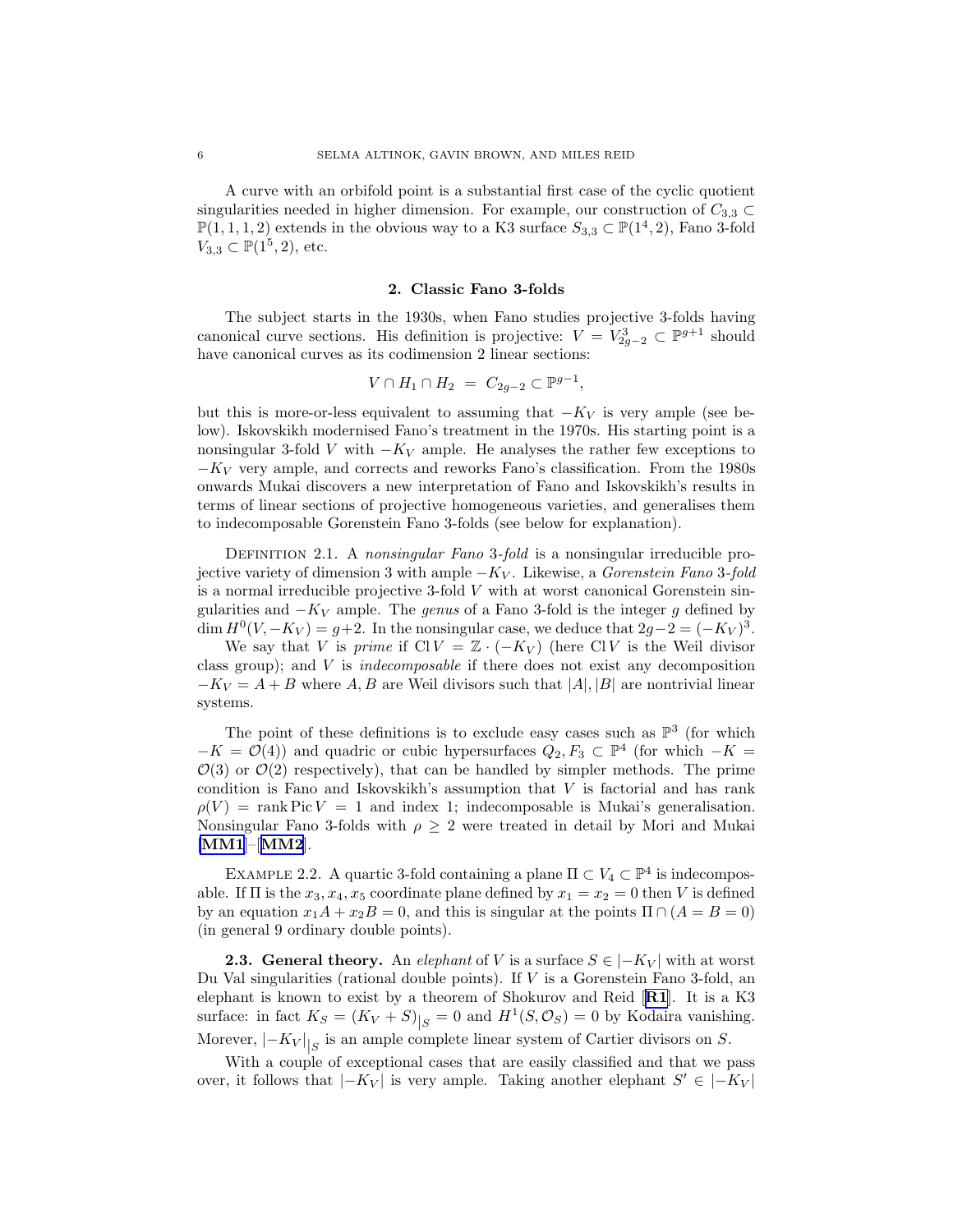<span id="page-7-0"></span>and setting  $C = S \cap S'$  gives the diagram

$$
V \leftrightarrow \mathbb{P}^{g+1} \text{ anticanonical embedding } \varphi_{-K_V},
$$
  
\n
$$
\bigcup_{S} \bigcup_{\mathbb{P}^g} \text{embedding by } |-K_V|_{|S},
$$
  
\n
$$
\bigcup_{C} \bigcup_{\mathbb{P}^{g-1}} \text{ canonical embedding } \varphi_{K_C}.
$$

Special linear systems on C interpreted in terms of geometric RR give rise to geometric properties of  $V$ . The hyperelliptic case was already passed over in what we said above; the case of  $C$  trigonal leads to  $V$  a hypersurface in a scroll, which contradicts V indecomposable for  $g \geq 5$ . In the same way, other Brill–Noether special linear systems on C such as  $g_5^2$  (when C is a plane quintic) usually contradict V indecomposable.

2.4. Fano 3-folds, specific theory. None of the above is specific to 3-folds. Canonical curves and K3 surfaces continue to exist for all  $g$ , so the main result for 3-folds is thus quite remarkable.

Theorem 2.5 (Fano, Iskovskikh, Mukai). Indecomposable Gorenstein Fano 3-folds of genus g exist if and only if  $2 \le g \le 10$  or  $g = 12$ . If  $g \le 5$ , the anticanonical ring  $R(V, -K_V)$  is a hypersurface or complete intersection in projective space or w.p.s. If  $q = 6, \ldots, 10$  then V is a complete intersection in a homogeneous projective variety. (There is also an analogous structure result for  $g = 12$ .)

For example,

$$
g = 2 \implies V = Q_6 \subset \mathbb{P}(1, 1, 1, 1, 3),
$$
  

$$
g = 4 \implies V = Q_2 \cap F_3 \subset \mathbb{P}^5.
$$

As a typical case of the homogeneous projective varieties  $G/P$ ,

$$
g=7 \quad \Longrightarrow \quad V=\Sigma\cap H_1\cap \cdots \cap H_7,
$$

where  $\Sigma = \text{OGr}^{10}(5, 10)$  is the 10-dimensional spinor variety or orthogonal Grassmann variety, that is, the subset of Grass(5, 10) consisting of maximal isotropic vector subspaces of the standard inner product  $(\begin{smallmatrix} 0 & I \\ I & 0 \end{smallmatrix})$  in its spinor embedding  $\Sigma \subset \mathbb{P}^{15}$ (see Mukai [[Mu2](#page-27-0)]).

As an illustration, we sketch the proof in the style of Mukai that there does not exist any Fano 3-fold  $V = V_{20} \subset \mathbb{P}^{12}$  of genus 11. Write  $\sigma: V_1 \to V$  for the blowup of a point  $P \in V$ , and  $E \subset V_1$  for the exceptional divisor, with  $E \cong \mathbb{P}^2$ and  $\mathcal{O}_E(-E) \cong \mathcal{O}_{\mathbb{P}^2}(1)$ . Then  $K_{V_1} = \sigma^* K_V + 2E$ . It follows that the anticanonical linear system  $|-K_{V_1}| = |\sigma^*(-K_V) - 2E|$  is the birational transform of the linear system  $|m_P^2 \cdot \mathcal{O}_V(-K_V)|$  of hyperplane sections of V containing the tangent plane  $T_P V$ . We assume that P does not lie on any line of V. Then since V is an intersection of quadrics, we deduce that  $\varphi_{-K_{V_1}}: V_1 \to \mathbb{P}^8$  is a morphism, birational because  $V$  is indecomposable, with image  $V'$  a Gorenstein Fano 3-fold of genus 7. Now on the one hand, V' is indecomposable, so is a linear section of  $OGr^{10}(5, 10)$ by the result for  $g = 7$ . On the other hand, it contains the image of E, a Veronese surface.

Finally, arguing on the geometry of  $OGr^{10}(5, 10) \subset \mathbb{P}^{15}$  and on its universal bundle, we can deduce that the only Veronese surfaces  $E$  it contains span a 4-plane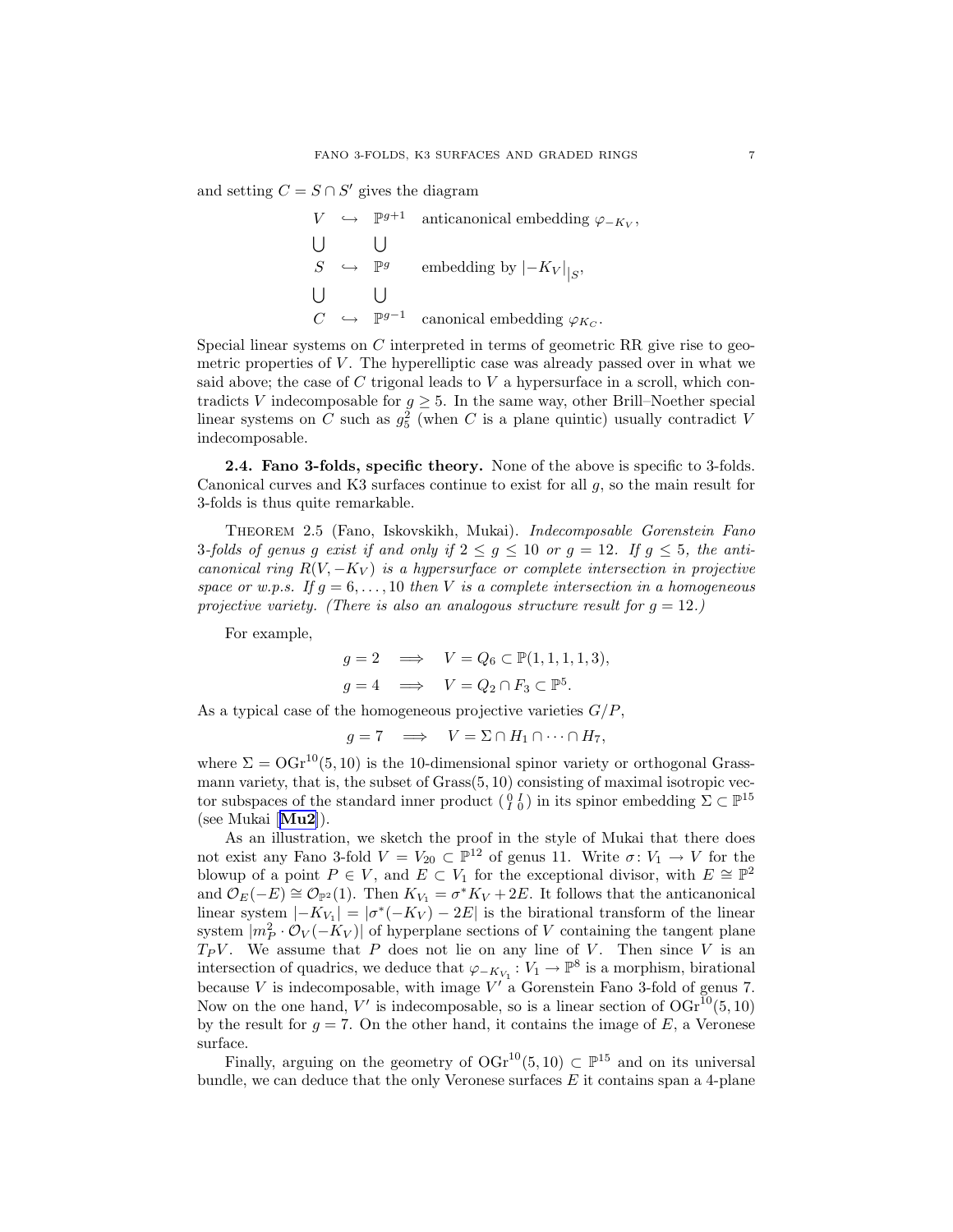<span id="page-8-0"></span> $\mathbb{P}^4$  ⊂ OGr; this contradicts the construction of V' as a linear section of OGr containing E.

Iskovskikh's proof (deriving from Fano) proceeds by the projection from a general line  $L \subset V$ ; it involves proving that lines exist, and various generality statements about its projection and double projection. Mukai's proof is thus a considerable simplification even in the nonsingular case.

#### 3. Q-Fano 3-folds

**3.1. The Mori category.** The minimal model program for 3-folds (usually called MMP or Mori theory) was developed by Mori and others from the late 1970s. As in the theory of surfaces, to get one step closer to a minimal model, one makes a birational contraction, for example, contracting a copy of  $\mathbb{P}^2$  on which the canonical class is negative. However, these contractions lead to singularities, so that Mori theory only works in a suitable category of singular varieties. This leads to the following definitions:

DEFINITION 3.2. The Mori category consists of projective varieties with at worst Q-factorial terminal singularities, where

(a) A variety V has terminal singularities if it is normal,  $rK_V$  is a Cartier divisor for some  $r > 0$ , and any resolution of singularities  $f: Y \to V$  with divisorial exceptional locus  $\bigcup E_i$  satisfies

$$
K_Y = f^* K_V + \sum a_i E_i \quad \text{with all } a_i > 0.
$$

For example, the cone over the Veronese surface (that is, the quotient singularity  $\frac{1}{2}(1,1,1)$  is terminal: it is resolved by the blowup  $Y \to V$ of the origin, which introduces the exceptional divisor  $E \cong \mathbb{P}^2$  with  $\mathcal{O}_E(-E) \cong \mathcal{O}_{\mathbb{P}^2}(2)$  and  $K_{Y|E} \cong \mathcal{O}_{\mathbb{P}^2}(-1)$ , so that  $K_Y = f^*K_X + \frac{1}{2}E$ .

(b) V is Q-factorial if every Weil divisor D on V has a multiple  $rD$  that is Cartier. You should think of this as an analog in algebraic geometry of the condition that  $V$  is a  $\mathbb Q$ -homology manifold: a codimension 1 subvariety has a dual cohomology class in  $H^2(V, \mathbb{Q})$ . For example, the quartic hypersurface of Example [2.2](#page-5-0) is not  $\mathbb{O}$ -factorial, since it has double points on Π at which no multiple of Π is Cartier.

3.3. Terminal singularities. Terminal singularities are necessary for Mori theory: the Mori category is closed under contractions and flips, and is the smallest such category.

Terminal singularities were classified by Mori and Reid. They are made up of the following ingredients (for more details, see Reid [[YPG](#page-28-0)]):

- (1) Mild isolated hypersurface singularities, for example, double points such as  $(xy = f(z, t)) \subset \mathbb{C}_{x,y,z,t}^4$ . While this is a reasonably concrete class of singularities, already the special case  $xy = f(z, t)$  is fairly infinite, containing all isolated plane curve singularities.
- (2) The cyclic quotient singularities  $\frac{1}{r}(1, a, r a)$ . The notation means the quotient  $V = \mathbb{C}^3/(\mathbb{Z}/r)$ , where the cyclic group  $\mathbb{Z}/r$  acts by

$$
(x, y, z) \mapsto (\varepsilon x, \varepsilon^a y, \varepsilon^{r-a} z).
$$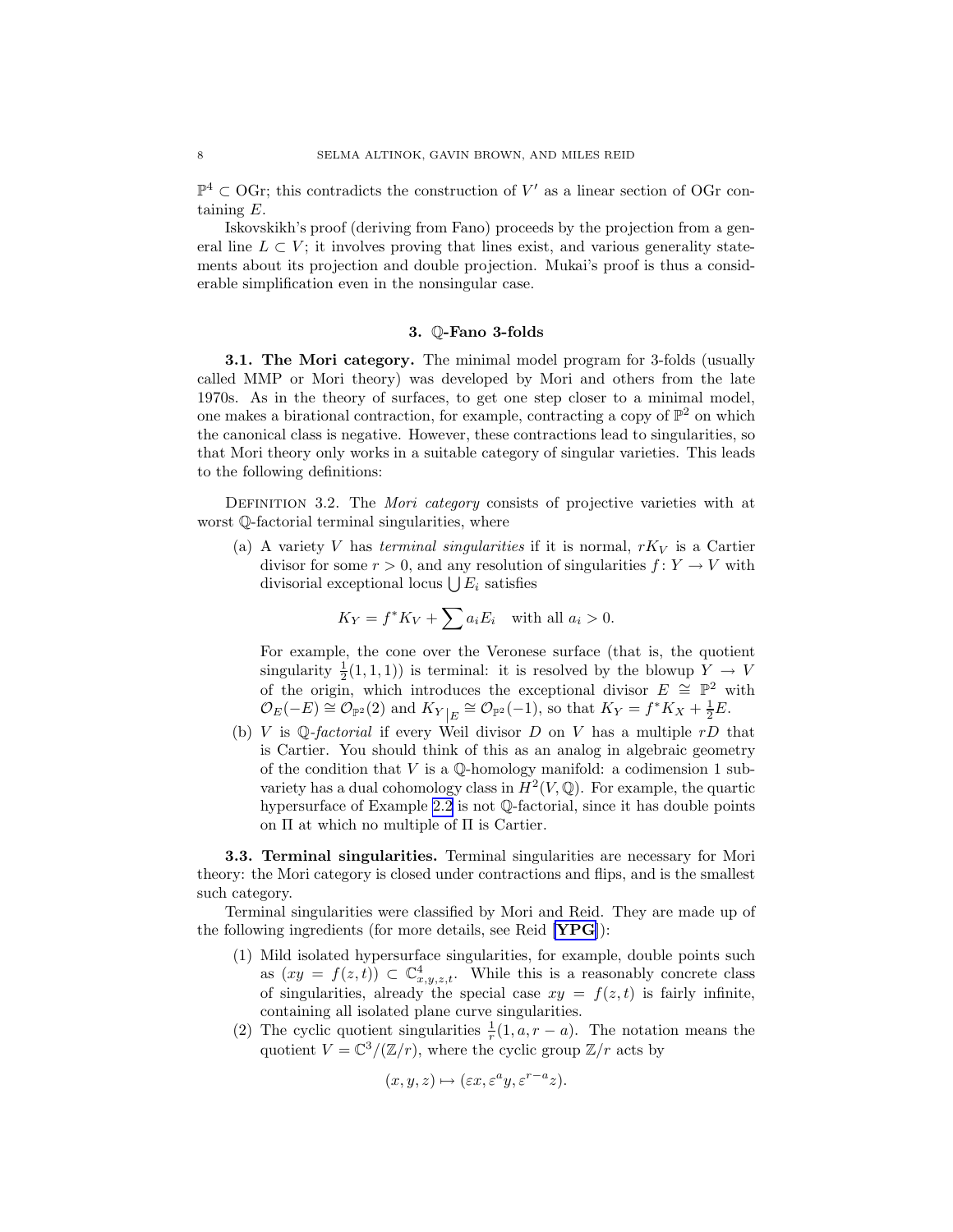<span id="page-9-0"></span>Setting  $x = 0$  leads to the cyclic quotient singularity  $\frac{1}{r}(a, r - a)$ , which is the Du Val singularity  $A_{r-1}$ 

$$
S: (uv = w^r) \subset \mathbb{C}^3_{u,v,w}.
$$

Thus  $(x = 0)$  defines a local elephant  $S \in |-K_V|$ .

(3) Some combinations of the above two types, typically the main Type A family  $(xy = f(z^r, t))/\frac{1}{r}(a, r - a, 1, 0).$ 

REMARK 3.4. Whenever we say that a point  $P \in V$  is a terminal quotient singularity of type  $\frac{1}{r}(1, a, r-a)$ , we always assume that  $0 < a < r$  and a is coprime to r. The local class group of  $P \in V$  is  $\mathbb{Z}/r$ , with chosen generator  $\mathcal{O}_V(-K_V) = \mathcal{O}(1)$ , a polarisation of the singularity. The generators of the graded ring  $R(V, A)$  that serve as orbifold local coordinates then have weights  $1, a, r - a \mod r$ ; compare Corti, Pukhlikov and Reid [[CPR](#page-27-0)], 3.4.6.

The quotient singularity  $\frac{1}{r}(a, r-a)$  is the Du Val singularity  $A_{r-1}$ , so of course does not depend on a up to analytic isomorphism; but we work here with K3 surfaces with a chosen polarisation  $\mathcal{O}(1) = \mathcal{O}(D)$ , and the weights mod r of the orbifold local coordinates are uniquely determined.

Write b for the inverse of a mod r (that is  $ab \equiv 1 \mod r$ ). Choosing  $\varepsilon' = \varepsilon^a$  as a new basis for the group of rth roots of unity would put the Du Val singularity in the standard  $A_{r-1}$  form  $\frac{1}{r}(1,r-1)$  and the terminal 3-fold point in the form  $\frac{1}{r}(b,1,r-1)$ ; and  $\mathcal{O}_S(D)$  is locally isomorphic to the  $\varepsilon'^b$  eigensheaf. The birational transform of the general divisor  $D$  meets the bth curve in the resolution (see Figure [4.8.1\)](#page-14-0). The quantity b also appears in the orbifold RR formulas of  $[\text{YPG}]$  $[\text{YPG}]$  $[\text{YPG}]$ , Theorem 10.2 (see Theorem [4.6](#page-11-0) below), for essentially the same reason. Muddling up  $a$  and  $b$  in calculations is a common error, but you find out soon enough when your plurigenera turn out to be fractional; see Exercise [4.7,](#page-12-0) (3) for a practical instance.

DEFINITION 3.5. A Fano 3-fold is a variety V for which  $-K_V$  is ample. We usually add conditions to this. A *Mori Fano* 3-fold  $V$  is a Fano 3-fold in the Mori category and with rank Pic  $V = 1$ . As one of the possible end products of a MMP, these 3-folds are among the basic building blocks of Mori theory. V is prime if it is in the Mori category and Cl  $V = \mathbb{Z} \cdot (-K_V)$ .

As in the Gorenstein case, the *anticanonical ring* of a Fano 3-fold V is the graded ring

(3.5.1) 
$$
R(V, -K_V) = \bigoplus_{n \geq 0} H^0(V, -nK_V)).
$$

An elephant of V is a general divisor  $S \in |-K_V|$ , just as in [2.3](#page-5-0). If S exists, it is no longer a Cartier divisor at singularities of V of index  $r > 1$ . The graded rings of V and S are related by

$$
(3.5.2) \t R(S, A) = R(V, -K_V)/(x_0),
$$

where  $x_0 \in H^0(V, -K_V)$  is the equation of  $S \in |-K_V|$ . That is,  $R(S, A)$  is a quotient of  $R(V, -K_V)$  by a principal ideal generated by an element of degree 1. When two rings are related in this way, many basic algebraic properties of one can be inferred from the other; compare Exercise [4.7](#page-12-0) and [5.1](#page-16-0). This is called the hyperplane section principle. The most useful case is when there is an elephant S with at worst Du Val singularities; then S is a K3 surface (this is proved as in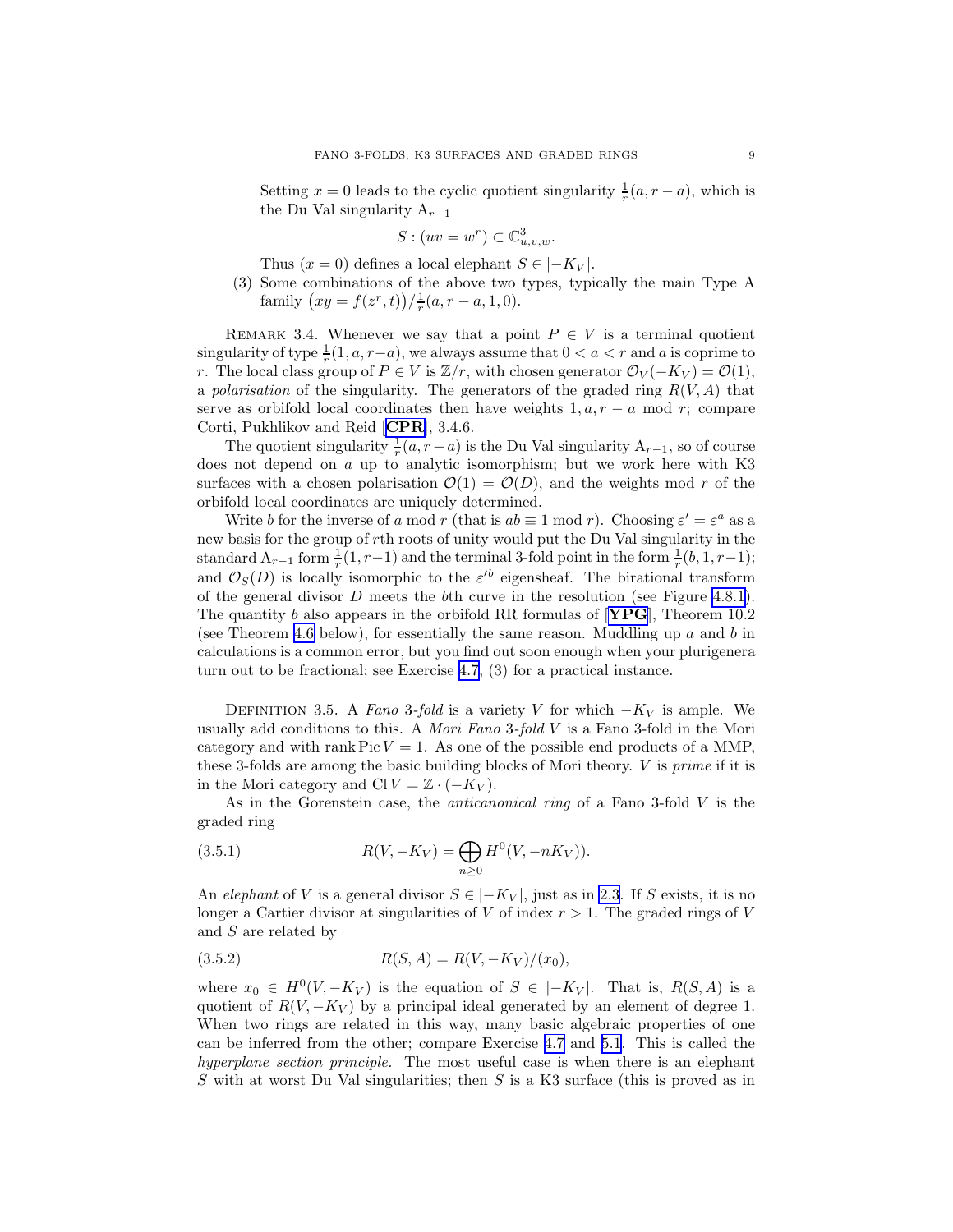<span id="page-10-0"></span>[2.3\)](#page-5-0) polarised by the Weil divisor  $A = -K_{V}|_{S}$ . Then via the graded rings, many properties of the Fano 3-fold V can be read from those of S.

REMARK 3.6. As we see in [4.8](#page-13-0) below, there are cases when  $|-K_V| = \emptyset$ , that is, no elephant exists; or when  $h^0(-K_V) = 1$ , and the single surface  $S = |-K_V|$ happens to have slightly worse than Du Val singularities, so there is no K3 elephant. Nevertheless, the motivation arising from K3 surfaces is our main guiding principle for the study of Fano 3-folds, even in cases such as these when it is logically inapplicable. Compare Exercise [4.7.](#page-12-0)

EXAMPLE 3.7. Let  $x_1, \ldots, x_5, y$  be coordinates on  $\mathbb{P}(1^5, 2)$ . We start from a  $(3,3)$  c.i.  $V_{3,3} \subset \mathbb{P}^5(1^5,2)$  as described at the end of Remark [1.10,](#page-4-0) and assume that V contains the weighted projective plane

$$
\Pi = \mathbb{P}(1, 1, 2)
$$
 given by  $(x_1 = x_2 = x_3 = 0)$ ,

and is otherwise general. Since  $\Pi$  is a c.i., the two cubic equations of V are of the form

(3.7.1) 
$$
V: \begin{pmatrix} a_1 & a_2 & a_3 \\ b_1 & b_2 & b_3 \end{pmatrix} \begin{pmatrix} x_1 \\ x_2 \\ x_3 \end{pmatrix} = 0,
$$

where  $a_i, b_i$  are forms of degree 2 in  $x_1, \ldots, x_5, y$ . We show that  $\Pi$  can be contracted to a quotient singularity of type  $\frac{1}{3}(1,1,2)$  by a rational map  $V \dashrightarrow W$ , where  $W \subset \mathbb{P}(1^5, 2, 3)$  is a Mori Fano 3-fold. The new coordinate z will be a rational section of  $\mathcal{O}_V(-3K_V)$  with pole along Π. Thinking of [\(3.7.1\)](#page-9-0) as 2 simultaneous equations for  $x_1, x_2, x_3$  with coefficients  $a_i, b_i$  and solving them by Cramer's rule gives:

(3.7.2) 
$$
\begin{array}{rcl}\nzx_1 & = & a_2b_3 - a_3b_2, \\
zx_2 & = & a_3b_1 - a_1b_3, \\
zx_3 & = & a_1b_2 - a_2b_1.\n\end{array}
$$

The "constant of proportionality"

$$
z = \frac{a_2b_3 - a_2b_3}{x_1} = \frac{a_3b_1 - a_3b_1}{x_2} = \frac{a_1b_2 - a_1b_2}{x_3}
$$

is a well defined rational form of degree 3 on  $V$  with pole along  $\Pi$ .

Now consider the rational map

 $\varphi: V \dashrightarrow W \subset \mathbb{P}(1^5, 2, 3)$  given by  $(x_1, \ldots, x_5, y, z);$ 

theimage W is given by the 5 equations ([3.7.1–3.7.2](#page-9-0)).  $\varphi$  is an morphism wherever  $\Pi$  is a Cartier divisor on V, contracts  $\Pi$  to the point  $(0, \ldots, 0, 1)$ , and is an isomorphism outside  $\Pi$ . The point  $(0, \ldots, 0, 1)$  is the  $\frac{1}{3}(1, 1, 2)$  singularity  $\mathbb{C}_{x_4,x_5,y}^3/(\mathbb{Z}/3)$ , because when  $z=1$ , [\(3.7.2](#page-9-0)) gives  $x_1,x_2,x_3$  as implicit functions. V is quasi-smooth at points of  $\Pi$  where the matrix in [\(3.7.1\)](#page-9-0) has rank 2, and  $\Pi$  is a Cartier divisor there. We can assume that this matrix has rank  $\geq 1$  everywhere on  $\Pi$ , hence the blowup of  $\Pi$  is a small morphism. It makes  $\Pi$  a Cartier divisor so that  $\varphi$  is a morphism on the blowup.

Notice that the graded ring  $R(V, -K_V + \frac{1}{3}\Pi) = R(W, -K_W)$  is generated by  $(x_1, \ldots, x_5, y, z)$  with relations [\(3.7.1–3.7.2](#page-9-0)). These can be put together as the five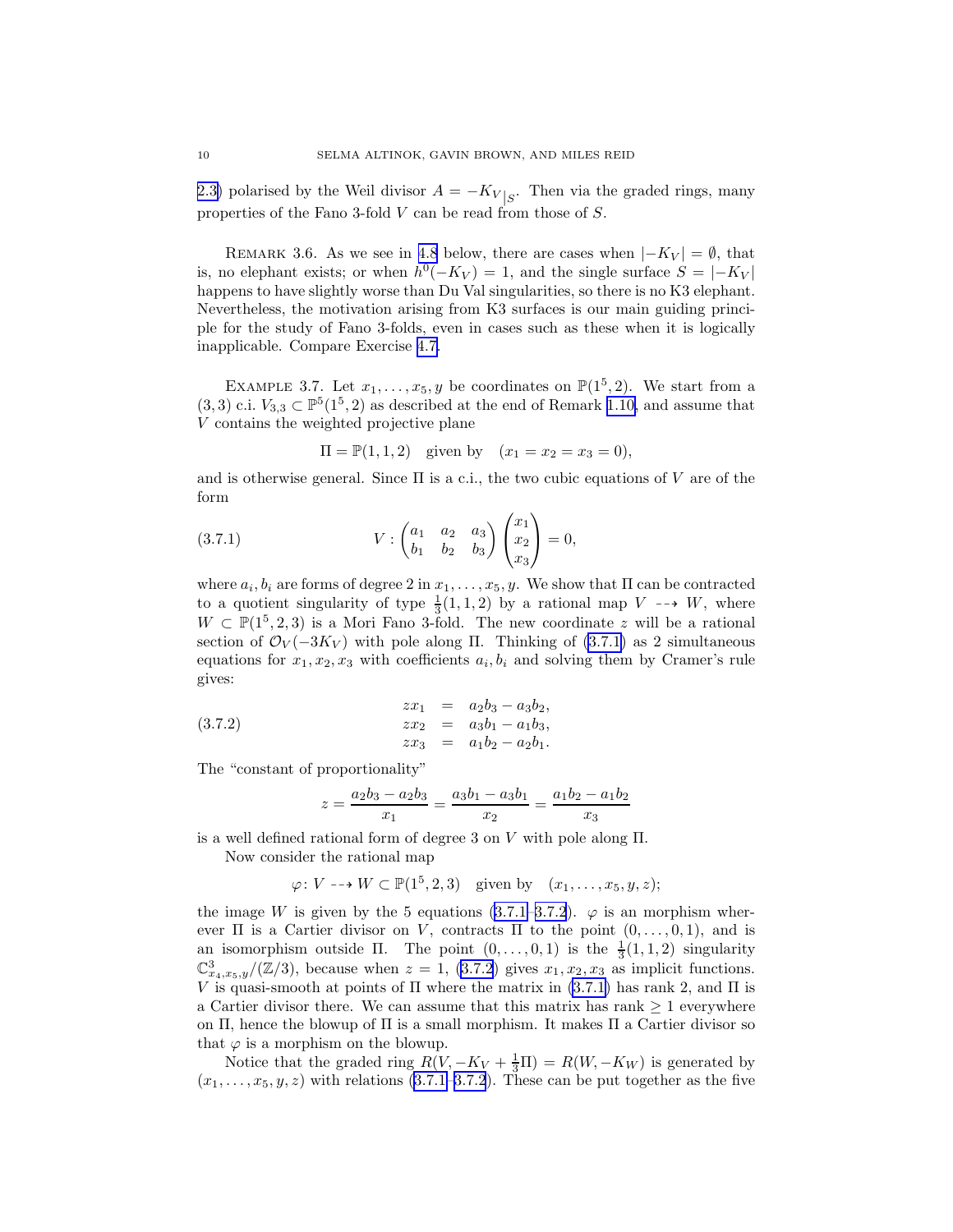<span id="page-11-0"></span> $4 \times 4$  Pfaffians of the skew matrix

| $\boldsymbol{z}$ | a <sub>1</sub> | a <sub>2</sub> | $a_3$ |                       | ٠,<br>IJ | റ |  |  |
|------------------|----------------|----------------|-------|-----------------------|----------|---|--|--|
|                  |                | Jс             |       | $\epsilon$<br>degrees |          | ↶ |  |  |
|                  |                | $x_3$          | $x_2$ |                       |          |   |  |  |
|                  |                |                | w     |                       |          |   |  |  |

See Remark [1.8](#page-3-0) for our conventions on Pfaffians.

At the end of Remark [1.10,](#page-4-0) we noted that the Fano 3-fold  $V_{3,3} \subset \mathbb{P}(1^5, 2)$  has as its linear section the graded ring  $R(C, K_C + \frac{1}{2}P)$  corresponding to the orbifold canonical class of a curve of genus 3 together with an orbifold point P of order  $r = 2$ . The construction of this example restricted to C is the graded ring  $R(C, K_C + \frac{2}{3}P)$ corresponding to the orbifold canonical class  $K_C + \frac{2}{3}P$  (compare Example [1.9\)](#page-4-0).

#### 4. Numerical data and Hilbert series

4.1. The aim. Several hundred families of K3 surfaces S and Mori Fano 3-folds V are known. We now develop methods to guarantee gratification from this cornucopia. The cases treated in Examples [1.9](#page-4-0) and [3.7](#page-9-0) are pretty tame, and more complicated things like Example [4.2](#page-10-0) below are more typical. Since we study apolarised variety  $X, A$  in terms of the graded ring  $R(X, A)$  of ([1.1.1](#page-1-0)), the natural numerical invariants of  $X$  to take is the *list of ingredients* that go into its Hilbert series  $P_X(t)$ . We explain this in Theorem-Definition 4.6, but first we work through an example.

Example 4.2. Consider the weighted hypersurfaces:

$$
(4.2.1) \t S44 \subset \mathbb{P}(4, 5, 13, 22) \text{ and } V44 \subset \mathbb{P}(1, 4, 5, 13, 22);
$$

this is Fletcher [[Fl](#page-27-0)], List 13.3, No. 91, Reid1(91) in the Magma database. We sketch how to calculate with these hypersurfaces. For more details, see [FI], Section 13 (compare [D](#page-27-0)olgachev  $[D]$ ). Write  $x_0, \ldots, x_4$  or  $x, y, z, t, u$  for variables of weights  $a_0, \ldots, a_4 = 1, 4, 5, 13, 22,$  and let  $f_{44}(x, y, z, t, u)$  be a general weighted polynomial of degree 44 in them. Set

> $R[V] = \mathbb{C}[x, y, z, t, u]/(f_{44}(x, y, z, t, u)),$  $CV = \operatorname{Spec} R[V] : (f_{44} = 0) \subset \mathbb{C}^5$ , and  $V = \text{Proj } R[V] : (f_{44} = 0) \subset \mathbb{P}(1, 4, 5, 13, 22).$

Then CV is the affine cone over V, and  $V = \text{Proj } R[V]$  the quotient of CV by the  $\mathbb{C}^*$  action  $x_i \mapsto \lambda^{a_i} x_i$  for  $\lambda \in \mathbb{C}^*$  with the given weights  $a_i$ . By a combination of Bertini's theorem at general points and explicit calculations at the coordinate strata, one checks that  $CV$  is nonsingular outside the origin for general  $f_{44}$ . We say that V is quasi-smooth. Then the only singularities of  $V \subset \mathbb{P}(1, 4, 5, 13, 22)$  arise from the fixed points of the  $\mathbb{C}^*$  action; these are the points of the  $x_i$ -axis, fixed by the cyclic group  $\mu_{a_i} \cong \mathbb{Z}/(a_i)$  of  $a_i$ th roots of 1, and the points of the y, u-plane, which are fixed by  $\mu_2 = {\pm 1}$ , because  $2 = \text{hcf}(4, 22)$ . Thus in general V has the following cyclic quotient singularities:

(4.2.2) 
$$
\begin{cases} \frac{1}{2}(1,1,1) & \text{at } (f = 0) \text{ on the } yu \text{ line (one point)}; \\ \frac{1}{5}(1,3,2) & \text{at the } z \text{ point } (0,0,1,0,0); \\ \frac{1}{13}(1,4,9) & \text{at the } t \text{ point } (0,0,0,1,0). \end{cases}
$$

For example, along the t axis of  $CV$ , we can assume that  $f_{44}$  has the monomial  $zt^3$ , which means that  $\frac{\partial f}{\partial z} \neq 0$  when  $t \neq 0$ , so that z is an implicit function of the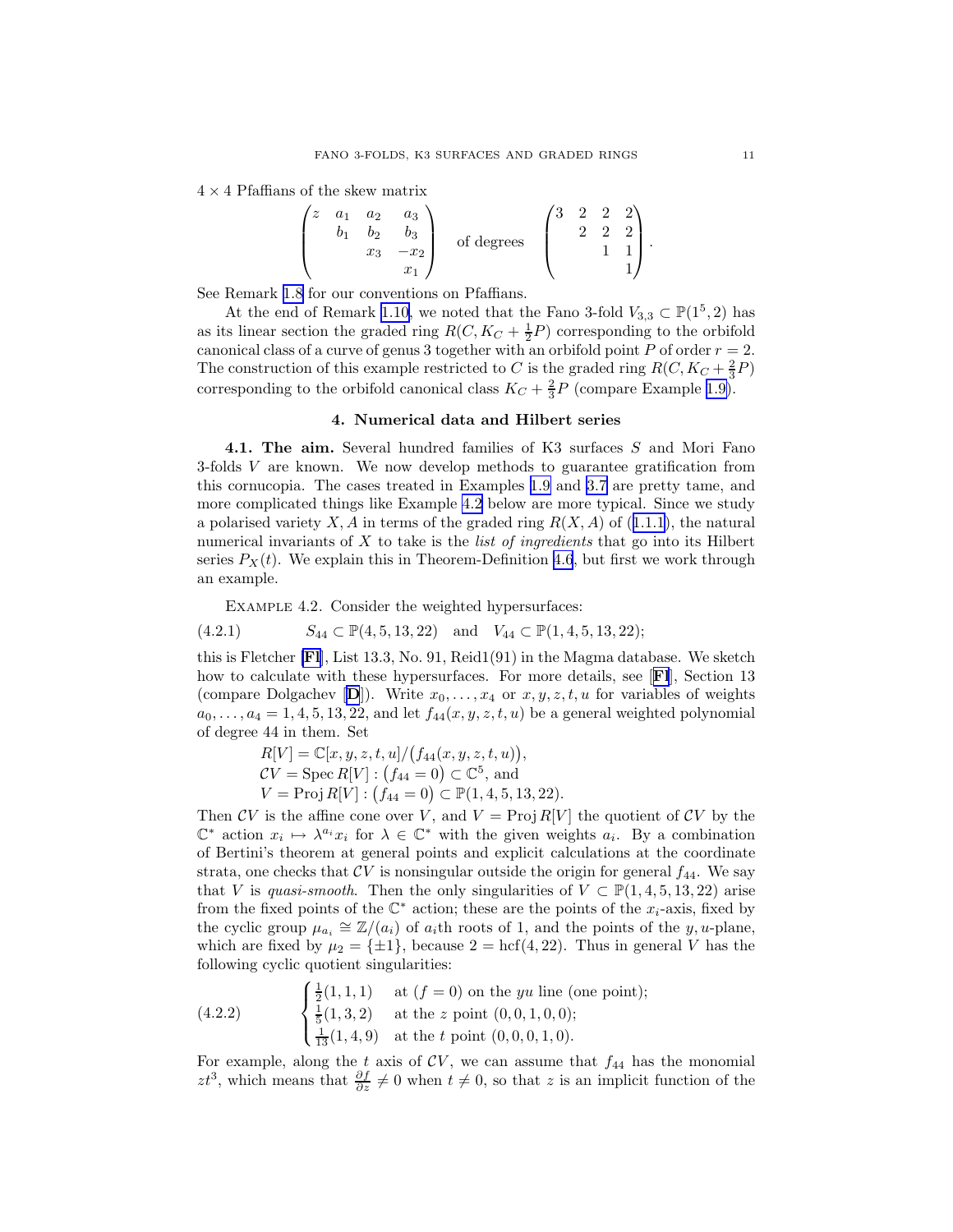<span id="page-12-0"></span>other variables. It follows that  $CV$  is nonsingular there and that V has a quotient singularity of type  $\frac{1}{13}(1, 4, 22) = \frac{1}{13}(1, 4, 9)$  at  $(0, 0, 0, 1, 0)$ . At each singular point,  $\mathcal{O}_V(1) = \mathcal{O}_V(-K_V)$  is a generator of the local class group.

DEFINITION 4.3 (Hilbert series). Let  $R = \bigoplus_{n\geq 0} R_n$  be a graded ring. We assume that R is generated by finitely many elements  $x_i$  of positive degree over  $R_0 = \mathbb{C}$ . Its Hilbert series  $P(t)$  is defined by setting

$$
P_n = \dim_{\mathbb{C}} R_n
$$
 and  $P(t) = \sum_{n\geq 0} P_n t^n$ .

In cases of interest,  $P_n$  is given by a formula of orbifold RR type (see [[YPG](#page-28-0)], Chapter 3), possibly with some corrections for low values of  $n$  when cohomology is still present.

EXERCISE4.4. Use ([1.5.1](#page-2-0)) to show that the canonical ring  $R(C, K_C)$  of a curve  $C$  of genus q has Hilbert series

$$
P(t) = \frac{1 + (g - 2)t + (g - 2)t^2 + t^3}{(1 - t)^2}.
$$

Now write  $A = K_C + \sum_{r=1}^{r-1} P$  for the orbifold canonical class of Remark [1.10;](#page-4-0) the sum takes place over a basket  $\mathcal{B} = \{P, \frac{r-1}{r}\}\$  of orbifold points P of order r. In degree *n*, only the rounded down integral divisor  $\lfloor nA \rfloor = nK_C + \sum_{r} \lfloor \frac{n(r-1)}{r} \rfloor$  $\frac{(-1)}{r}$ ]  $F$ moves. Deduce that the Hilbert series of the orbifold canonical ring  $R(C, A)$  is given by

$$
P(t) = \sum_{\mathcal{B}} h^0 \left( nK_C + \sum \lfloor \frac{n(r-1)}{r} \rfloor P \right) t^n
$$
  
(4.4.1)  

$$
= \frac{1 + (g-2)t + (g-2)t^2 + t^3}{(1-t)^2} + \sum_{\mathcal{B}} \frac{t(t + \dots + t^{r-1})}{(1-t)(1-t^r)}
$$

$$
= \frac{1 - (g-1)t - t^2}{1-t} + \frac{t}{(1-t)^2} \deg A - \sum_{\mathcal{B}} \frac{1}{(1-t^r)} \sum_{i=1}^{r-1} \frac{r-i}{r} t^i.
$$

Thefirst expression ([4.4.1\)](#page-11-0) shows how much the integral divisor  $\sum \lfloor \frac{n(r-1)F}{r} \rfloor$  $\frac{-1}{r}$  contributes to each  $H^0(C, nA)$ . The second expression is a transparent case of an orbifold RR formula: we write  $\deg A = \frac{1}{r} \deg(rA)$  where  $rA$  is a Cartier divisor (A itself does not make sense as a sheaf); in each term, the effect of the denominator  $1-t^r$  is to multiply by  $1+t^r+t^{2r}+\cdots$ , so that the fractional part  $\{\frac{i(r-1)}{r}\}$  $\frac{-1)}{r}$ } =  $\frac{r-i}{r}$ discarded in the rounddown is repeated periodically with period  $r$ .

This formula for orbifold curves can serve as a model for the formulas of [[YPG](#page-28-0)], Chapter 3. In fact, a result of Becky Leng's thesis [[Leng](#page-27-0)] derives the orbifold RR formula for 3-folds ([[CPR](#page-27-0)], Theorem 10.2) via a reduction to the curve case.

4.5. Hilbert series for K3 surfaces and Fano 3-folds. The analogous formulas for the Hilbert series of the graded ring over a K3 surface S or a Fano 3-fold V are contained in [A](#page-27-0)ltinok  $[A]$  and  $[A1]$  $[A1]$  $[A1]$ . The proofs are based on the results of [[YPG](#page-28-0)], Chapter 3.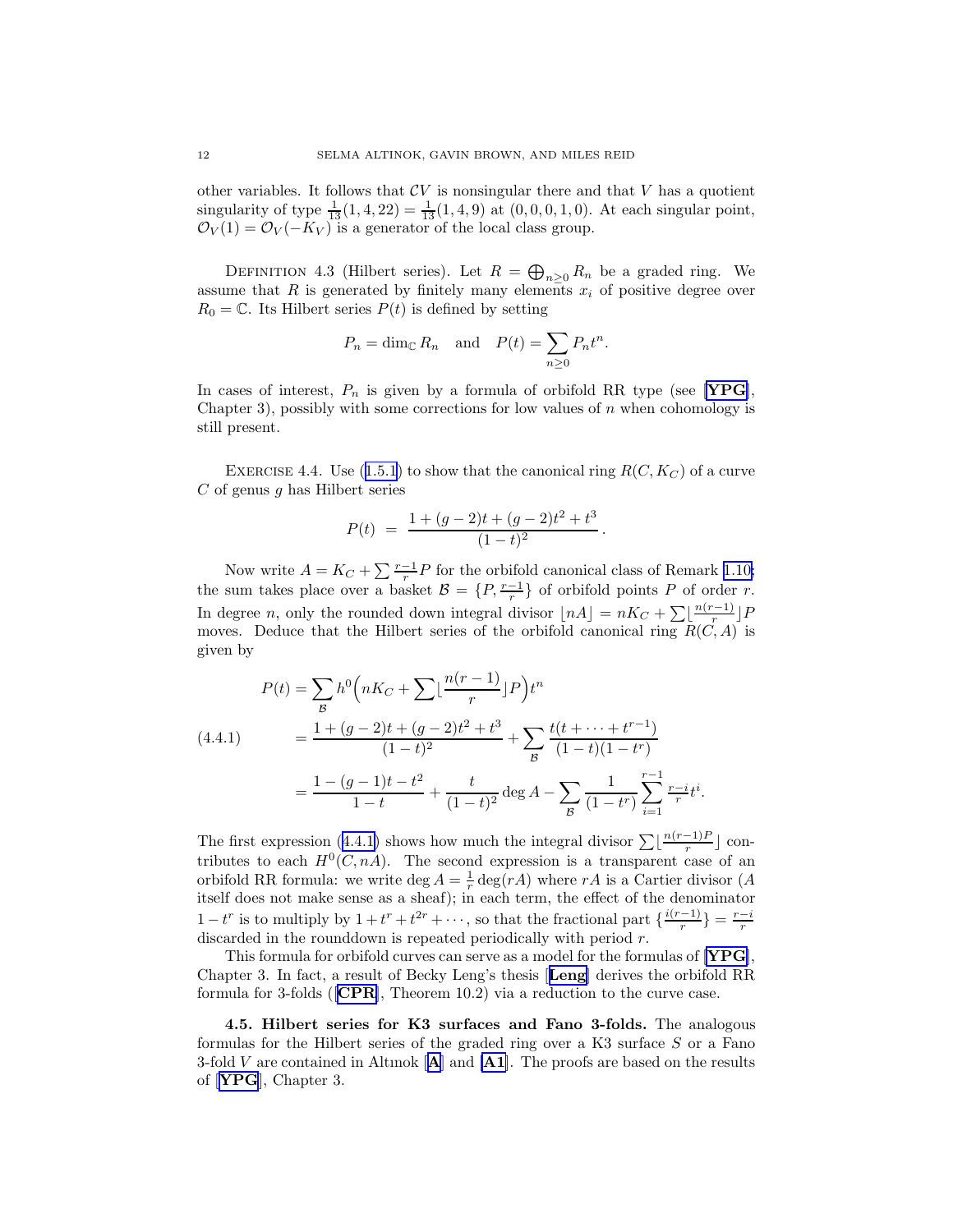<span id="page-13-0"></span>THEOREM-DEFINITION 4.6. Let S be a K3 surface with Du Val singularities, and D a Weil divisor. The Hilbert series  $P_S(t) = \sum_{n\geq 0} h^0(S, nD)t^n$  is given by

(4.6.1) 
$$
P_S(t) = \frac{1+t}{1-t} + \frac{t(1+t)}{(1-t)^3} \frac{D^2}{2} - \sum_{\mathcal{B}} \frac{1}{(1-t^r)} \sum_{i=1}^{r-1} \frac{\overline{bi}(r - \overline{bi})t^i}{2r},
$$

where the sum takes place over a basket  $\mathcal{B} = \{\frac{1}{r}(a, -a)\}\$  of cyclic quotient singular-ities. In each term, b is the inverse of a mod r, as in Remark [3.4](#page-8-0), and  $\overline{bi}$  denotes the minimal nonnegative residue mod r.

We define the genus  $g = g(S, D)$  by the formula:

$$
P_1(S, D) = h^0(\mathcal{O}_S(D)) = g + 1.
$$

The numerical data of S, D are the genus g and the basket  $\mathcal{B} = \{\frac{1}{r}(a, -a)\}\$ . Calculating  $P_1(S, D)$  as the coefficient of t in (4.[6](#page-12-0).1) gives a formula for  $D^2$  in terms of g and B:

$$
D^{2} = 2g - 2 + \sum_{\mathcal{B}} \frac{b(r - b)}{r}.
$$

Let V be a Fano 3-fold and write  $A = -K_V$ . Then its anticanonical ring has Hilbert series

$$
P_V(t) = \sum_{n\geq 0} h^0(V, nA)t^n
$$
  
(4.6.2) 
$$
= \frac{1+t}{(1-t)^2} + \frac{t(1+t)}{(1-t)^4} \frac{A^3}{2} - \sum_{\mathcal{B}} \frac{1}{(1-t)(1-t^r)} \sum_{i=1}^{r-1} \frac{\overline{bi}(r - \overline{bi})t^i}{2r}.
$$

where the sum takes place over a basket  $\mathcal{B} = \{\frac{1}{r}(1, a, r - a)\}\$  of terminal quotient singularities. We define the genus  $g = g(V)$  by

$$
P_1(V, A) = h^0(V, A) = h^0(\mathcal{O}_V(-K_V)) = g + 2.
$$

Then, as in the  $K3$  case, the numerical data of V are the genus g and the basket  $\mathcal{B}$ ; calculating  $P_1$  from [\(4](#page-12-0).6.2) gives essentially the same formula as above:

$$
A^{3} = 2g - 2 + \sum_{\mathcal{B}} \frac{b(r - b)}{r}
$$

EXERCISE 4.7. (1) If a Fano 3-fold V has a K3 elephant  $S \in |-K_V|$ , the numerical data of V and S are related in the obvious way, and  $(4.6.1)$  and  $(4.6.2)$  only differ by the extra factor  $(1-t)$  in the denominator. Use the hyperplanesection principle  $(3.5.2)$  $(3.5.2)$  $(3.5.2)$  to derive  $(4.6.2)$  $(4.6.2)$  $(4.6.2)$  from  $(4.6.1)$  $(4.6.1)$  $(4.6.1)$ .

.

- (2) In the same way, if  $S, C$  is a polarised K3 surface having only singularities of type  $\frac{1}{r}(1, r-1)$  (with C passing through each singular point as a nonsingular curve in the 1 eigenspace), derive [\(4.6.1\)](#page-12-0) from the orbifold canonicalcurve formula ([4.4.1](#page-11-0)). Singularities of type  $\frac{1}{r}(1, r-1)$  account for the large majority of all cyclic quotient singularities in K3 baskets.
- (3) The varieties in Example [4.2](#page-10-0) have  $g = 0$  and the basket [\(4.2.2\)](#page-10-0). Check that

$$
D^{2} = -4 + \frac{1}{2} + \frac{2 \cdot 3}{6} + \frac{3 \cdot 10}{13} = \frac{44}{4 \cdot 5 \cdot 13 \cdot 22} = \frac{1}{130}
$$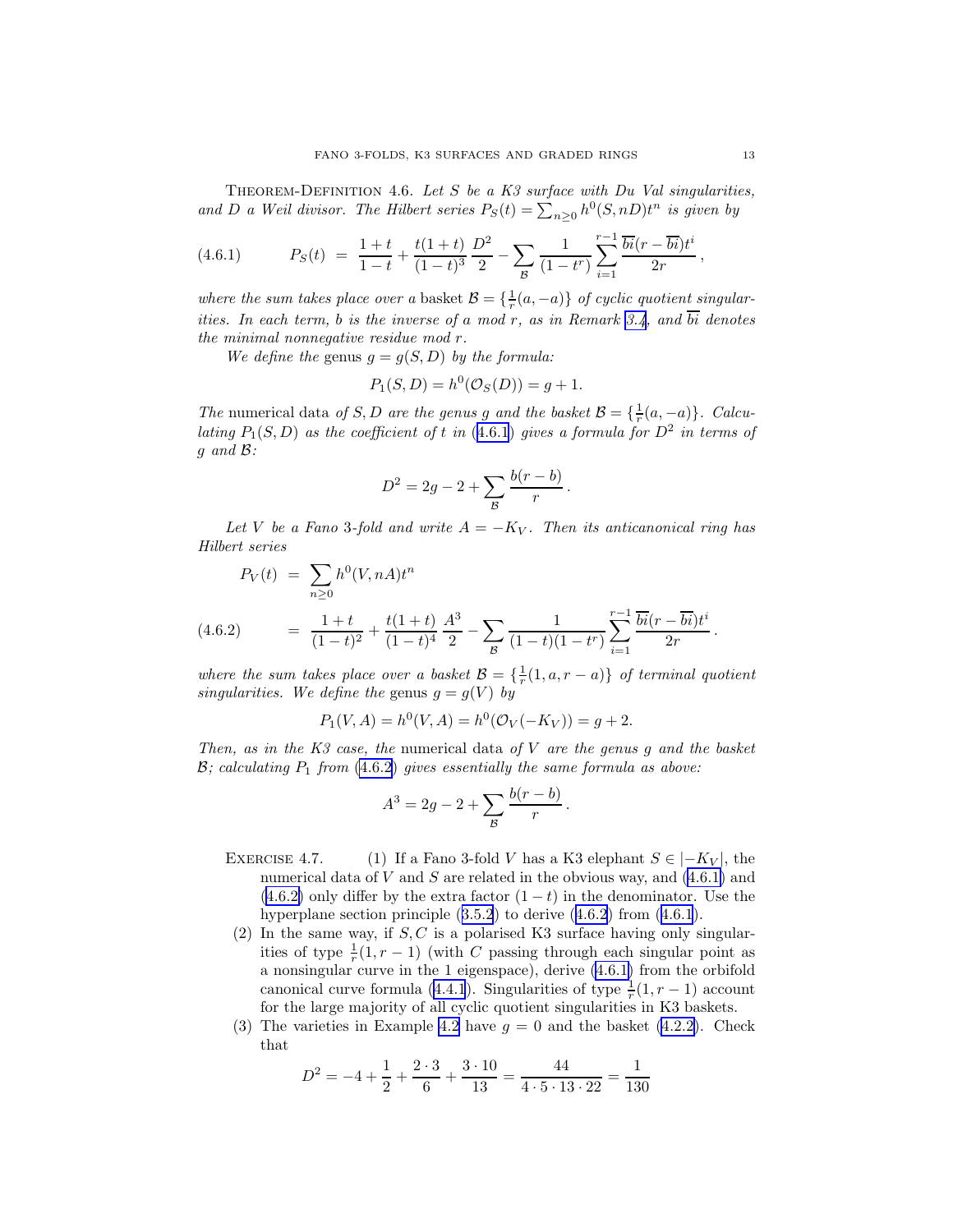<span id="page-14-0"></span>(note the shift from  $a = 4$  in  $\frac{1}{13}(4, 9)$  to its inverse  $b = 10$  in the fractional contribution $\frac{3\cdot10}{13}$ . Check that  $P_S(t)$  given by ([4.6.1](#page-12-0)) satisfies

$$
(1 - t4)(1 - t5)(1 - t13)(1 - t22)PS(t) = 1 - t44.
$$

#### 4.8. Numerical data of K3s and Fano 3-folds.

4.8.1. Invariants and inequalities. As we saw in Theorem-Definition [4.6](#page-11-0), the numerical data of a K3 surface or a Fano 3-fold consist of an integer genus g and a basket  $\beta$  of fractional expressions. For a K3 surface in characteristic 0 we have

(4.8.1) 
$$
g \ge -1
$$
,  $2g - 2 + \sum \frac{b(r - b)}{r} > 0$  and  $\sum_{\mathcal{B}} (r - 1) \le 19$ .

The last inequality comes from the fact that the singularities of the basket contribute  $\sum (r - 1)$  exceptional  $-2$ -curves to Pic S, that form a negative definite set; in characteristic p, the result would be  $\sum (r - 1) \leq 21$ .

There are approximately 6,640 possible baskets satisfying ([4.8.1](#page-13-0)), and countably many possible values of g for each basket. A small number of extreme cases are excluded because the polarisation and the basket cannot fit inside the K3 lattice  $\Lambda_{K3}$  (see 4.8.4 below); for example, a K3 surface cannot contain  $\geq 17$  disjoint  $-2$ -curves. However, apart from these, all other g and B really occur. Most give rise to graded rings of high codimension, and our methods based on graded ring are no longer appropriate for studying them; the same applies to canonical curves or K3 surfaces of genus  $g \gg 0$ , for which explicit equations and graded ring methods give little information, and other ideas are needed, such as the period space and Torelli for K3 surfaces.

For a Fano 3-fold V we have

(4.8.2) 
$$
g \ge -2
$$
,  $2g - 2 + \sum \frac{b(r - b)}{r} > 0$  and  $\sum_{\mathcal{B}} \left(r - \frac{1}{r}\right) < 24$ .

The last inequality comes from [[YPG](#page-28-0)], Corollary 10.3, the orbifold analog of the RR formula  $\frac{1}{24}c_1c_2 = \chi(\mathcal{O}_V) = 1$ ; compare also Kawamata [**[Ka1](#page-27-0)**], 2.2 and [**[Ka2](#page-27-0)**]. In fact the argument of [**[Ka2](#page-27-0)**] using Bogomolov stability gives

$$
\sum \mathcal{B}\left(1-\frac{1}{r}\right) < 24 - 8(-K_V)^3,
$$

a slightly stronger inequality.

Note that([4.8.2](#page-13-0)) is stronger than [\(4.8.1\)](#page-13-0) if the number of singularities is large; for example,([4.8.2](#page-13-0)) allows only 15 singularities. On the other hand, [\(4.8.2\)](#page-13-0) is weaker if there are few singularities – for example, it would allow a cyclic singularity of index 24, or a singularity of index 22 plus one of index 2. Since we expect there to be rather few families of Fano 3-folds with  $h^0(-K_V) = 0$ , and those with  $h^0(-K_V) > 0$ to have a K3 elephant after deformation, it seems unlikely that any of these extra Fano 3-fold cases really occur.

4.8.2. Negative genus. On a K3 surface,  $g = -1$  means that the polarising divisor D is ineffective; or we can say that a curve of genus  $-1$  does not exist (pretty reasonable, uh?). A Fano 3-fold with  $g = -2$  has  $|-K_V| = \emptyset$ ; we can think of  $g = -2$  as saying that two things do not exist: V does not have a canonical curve section  $S_1 \cap S_2$ , and moreover, it does not even have an elephant  $S \in |-K_V|$ . Only three or four families of Fano 3-folds with  $h^0(-K_V) = 0$  are known; the simplest of these, and the first to be discovered, is the codimension 2 weighted c.i.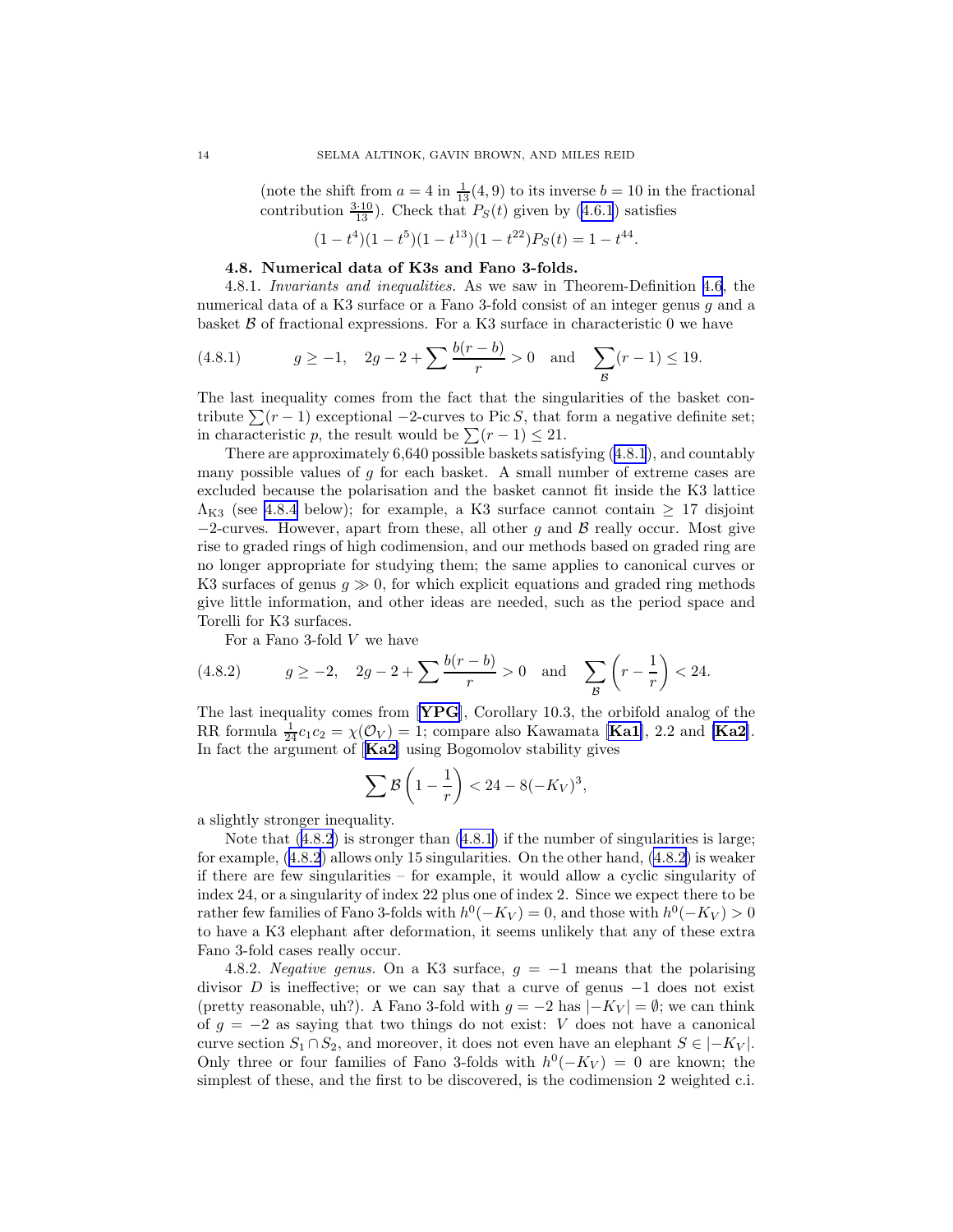<span id="page-15-0"></span> $V_{12,14} \subset \mathbb{P}(2,3,4,5,6,7)$  due to [Fl](#page-27-0)etcher (see [F1], List 16.7, No. 60 and compare Reid [[Ki](#page-28-0)], Example 9.14).

4.8.3.  $\mathbb{Q}$ -smoothing and the general elephant. A Mori Fano 3-fold V is allowed to have general terminal singularities. Or it might happen that  $|-K_V| \neq \emptyset$ , but every  $S \in |-K_V|$  has an essential singularity (worse than Du Val); this is not very surprising if  $P_1(V) = 1$ . For example, one can construct a surface  $S_{14} \subset \mathbb{P}(2, 2, 3, 7)$ having an elliptic singularity, but contained in a quasi-smooth  $V_{14} \subset \mathbb{P}(1, 2, 2, 3, 7)$ . (Explicit construction: start from the scroll  $\mathbb{F}_3$ , with fibre A and negative section B; then  $S_{14}$  is the double cover ramified in  $B + C_1 + C_2$  where  $C_1 \in |3A + B|$  is the general hyperplane section of the cone  $\overline{\mathbb{F}}_3$ , and  $C_2 \in |7A + 2B|$  has a tacnode on  $C_1$ , giving  $C_1 + C_2$  an infinitely near triple point.)

It is known that a terminal 3-fold singularity has a  $\mathbb{Q}$ -smoothing, that is, a small deformation with only cyclic quotient terminal singularities (see [[YPG](#page-28-0)],  $6.4$ for explicit equations). This is the idea behind the basket appearing in [\(4.6.2\)](#page-12-0), and one step in its proof ( $[\text{YPG}]$  $[\text{YPG}]$  $[\text{YPG}]$ , proof of Theorem 10.2). It seems reasonable to conjecture that every prime Fano 3-fold  $V$  also has a Q-smoothing; compare [N](#page-27-0)amikawa  $[N]$  and Minagawa  $[Mi1]$  $[Mi1]$  $[Mi1]$ ,  $[Mi2]$  $[Mi2]$  $[Mi2]$  for partial results. One might hope to prove this in terms of deformation theory and Hodge theoretic consequences of  $-K_V$  ample, by analogy with work on smoothing Calabi–Yau 3-folds (see [G](#page-27-0)ross [**G**] and Namikawa and Steenbrink [[NS](#page-27-0)]). Moreover, if  $q \geq -1$ , we also conjecture that V together with its elephant  $S \in |-K_V|$  has a simultaneous Q-smoothing, that is, a small deformation such that the pair  $S \subset V$  has only standard cyclic singularities  $\frac{1}{r}(a,r-a) \subset \frac{1}{r}(1,a,r-a)$ . If in addition  $g \geq 0$  and the basket of V consists only of  $\frac{1}{r}(1, 1, r-1)$ , then after a small deformation, V would have a curve section  $C = S_1 \cap S_2$  that is an orbifold canonical curve as in Remark [1.10](#page-4-0).

4.8.4. Numerical data and the K3 lattice. The numerical data of a polarised K3 surface  $S$  corresponds to a sublattice

$$
L(g, \mathcal{B} = \left\{ \frac{1}{r}(a, r - a) \right\} \subset \Lambda_{K3}
$$

of the standard K3 lattice. We assume that, after a  $\mathbb Q$ -smoothing, the singularities of S are exactly the cyclic quotient singularities of the basket. Let  $f: T \to S$  be the minimal resolution of singularities, and consider the sublattice  $L \subset \text{Pic } T$  generated by the exceptional  $-2$ -curves of f together with  $f^*(ND)$ , where N is the global index of D. The lattice  $L = L(g, \mathcal{B})$  is based by the quasistellar graph  $\Gamma(g, \mathcal{B})$  of Figure [4.8.1.](#page-14-0) The central vertex is a divisor B of self-intersection  $B^2 = 2g - 2$ 



FIGURE 4.8.1. The quasistellar graph  $\Gamma(g, \mathcal{B})$ .

(ineffective if  $g = -1$ , that is,  $B^2 = -4$ ); for each term  $\frac{1}{r}(a, r - a) \in \mathcal{B}$ , it meets the bth curve in a chain of  $r-1$  exceptional  $-2$ -curves, where  $ab \equiv 1 \mod r$ . (Compare Belcastro [[Be](#page-27-0)] for the lattice of the famous 95 families of K3 hypersurfaces.)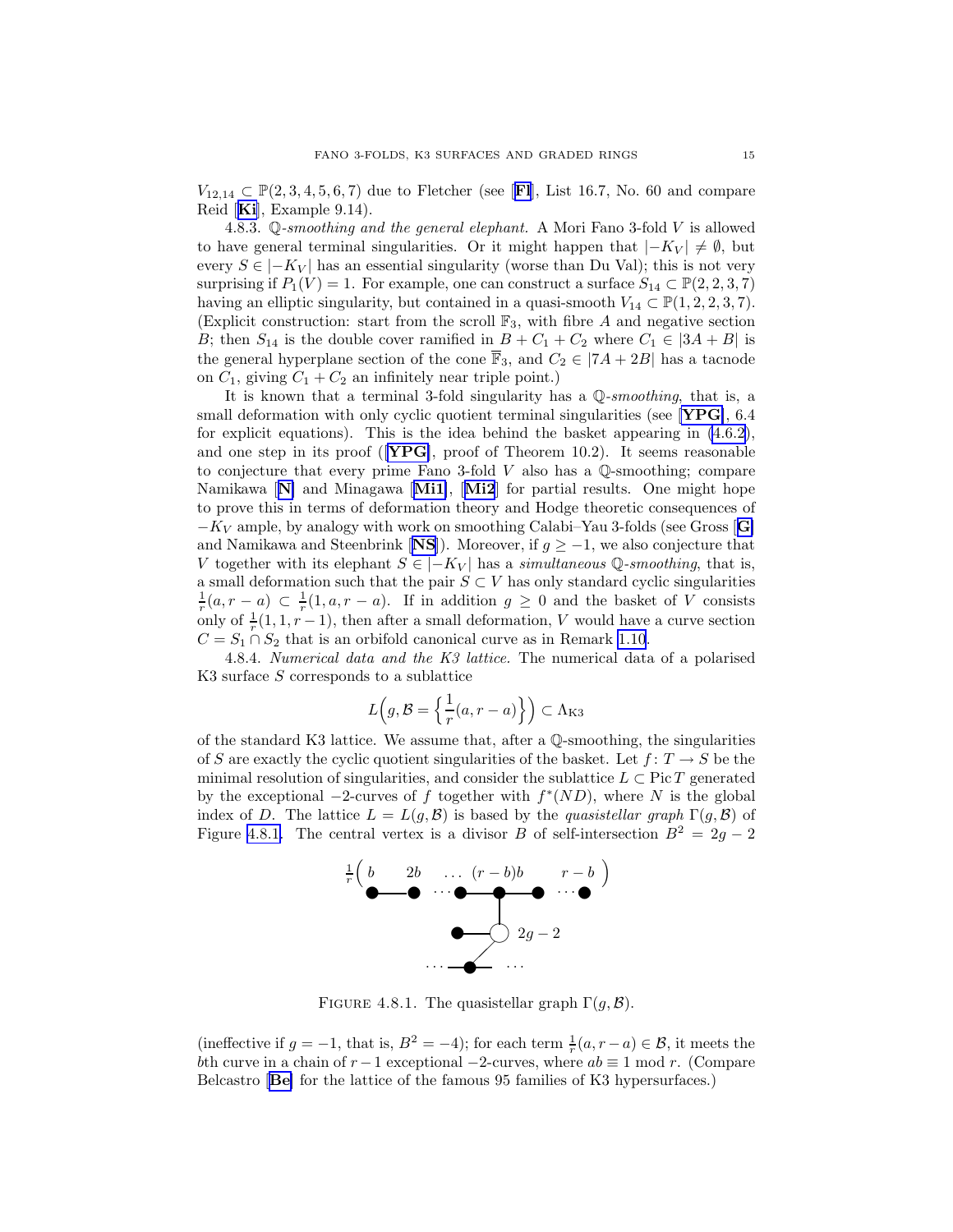<span id="page-16-0"></span>The polarising Q-divisor  $D = f^*D = B + \sum m_i E_i$  has exceptional curves in each chain weighted by the monotone sequence of arithmetic progressions

$$
\frac{1}{r}\Big(b,2b,\ldots,b(r-b-1),b(r-b),(b-1)(r-b),\ldots,2(r-b),r-b\Big),
$$

giving

$$
D \cdot E_i = 0
$$
, and  $D^2 = D \cdot B = 2g - 2 + \sum \frac{b(r - b)}{r}$ .

The lattice  $L = L(g, \mathcal{B})$  has signature  $(+1, -\sum(r - 1))$  and discriminant  $(\prod_{\mathcal{B}} r)D^2$ . Although L is determined up to isomorphism by the numerical data  $g$  and  $B$ , its embedding into the standard K3 lattice

$$
L \hookrightarrow H^2(T, \mathbb{Z}) = \Lambda_{K3}
$$

is not in general completely determined by  $g$  and  $B$ , and is an additional topological invariant of S, D. For example, if S is nonsingular then  $L = \mathbb{Z} \cdot D = \langle 2q - 2 \rangle$  is the lattice with one generator of square length  $2g - 2$ , but it can happen that D is divisible in Pic S by some integer n with  $n^2 | g - 1$ , and then  $L \subset \Lambda_{K3}$  is not a primitive sublattice. If L has high rank, it can have several inequivalent primitive embeddings  $L \hookrightarrow \Lambda_{K3}$ , having nonisomorphic orthogonal complements.

The Hilbert series of a Fano 3-fold  $V$  is controlled by the same combinatorics: the lattice  $L(g, \mathcal{B})$  is still there (even if  $g = -2$ ). For simplicity, assume that V has only terminal quotient singularities  $\frac{1}{r}(1, a, r - a)$ . Make the economic resolution  $Y \to V$  of these singularities by successive  $(1, a, r - a)$  weighted blowups. These are the Kawamata blowups of Corti, Pukhlikov and Reid [[CPR](#page-27-0)], 3.4.2 (see also [[YPG](#page-28-0)], 5.7; but note that the chain of Kawamata blowups is a unique "best" choice of economic resolution that came on line after [[YPG](#page-28-0)]). The lattice  $L(g, \mathcal{B})$  is the Picard lattice  $Pic Y$ , with bilinear product

$$
(D_1, D_2) \mapsto (-K_Y) \cdot D_1 \cdot D_2.
$$

If  $g \ge -1$  and we assume that V (or its deformation) has a K3 elephant, then  $L(g, \mathcal{B})$  is a sublattice of  $\Lambda_{K3}$ . If  $g = -2$ , so that  $B^2 = -6$ , we have to imagine that we are looking at a nonexistent  $K3$  surface having a polarising divisor  $D$  with  $h^0(D) = -1$ . In this case, there is no obvious a priori relation between  $L(g, \mathcal{B})$  and  $\Lambda_{\rm K3}$ ; however, as we said in [4.8.1](#page-13-0), there are probably only a few cases, and it is not a substantial restriction for a lattice in this range to be a sublattice of  $\Lambda_{K3}$ , so who knows?

#### 5. From K3s to Fano 3-folds

Just as the general theory of [2.3,](#page-5-0) what we said in Section [4](#page-10-0) applies to K3 surfaces and to Fano 3-folds alike. We said in [4.8.1](#page-13-0) that K3 surfaces go on for ever and for ever, with many baskets continuing to exist for infinitely many values of  $g$ . However, as in the more specific 3-fold theory of [2.4,](#page-6-0) there are results of Kawamata  $[Ka1]$  $[Ka1]$  $[Ka1]$ – $[Ka2]$  $[Ka2]$  $[Ka2]$  saying that Fano 3-folds are bounded. By analogy with Theorem [2.5,](#page-6-0) we guess that only a couple of thousand families exist, and we eventually aspire to a precise classification. Most Fano 3-folds have  $H^0(-K_V) \neq 0$ , and, as a first attempt, we can take those having a K3 elephant as typical, and allow ourselves extra generality assumptions on  $V$  such as  $\mathbb{Q}$ -smoothing, Brill–Noether general behaviour of linear systems (nonhyperelliptic, etc.).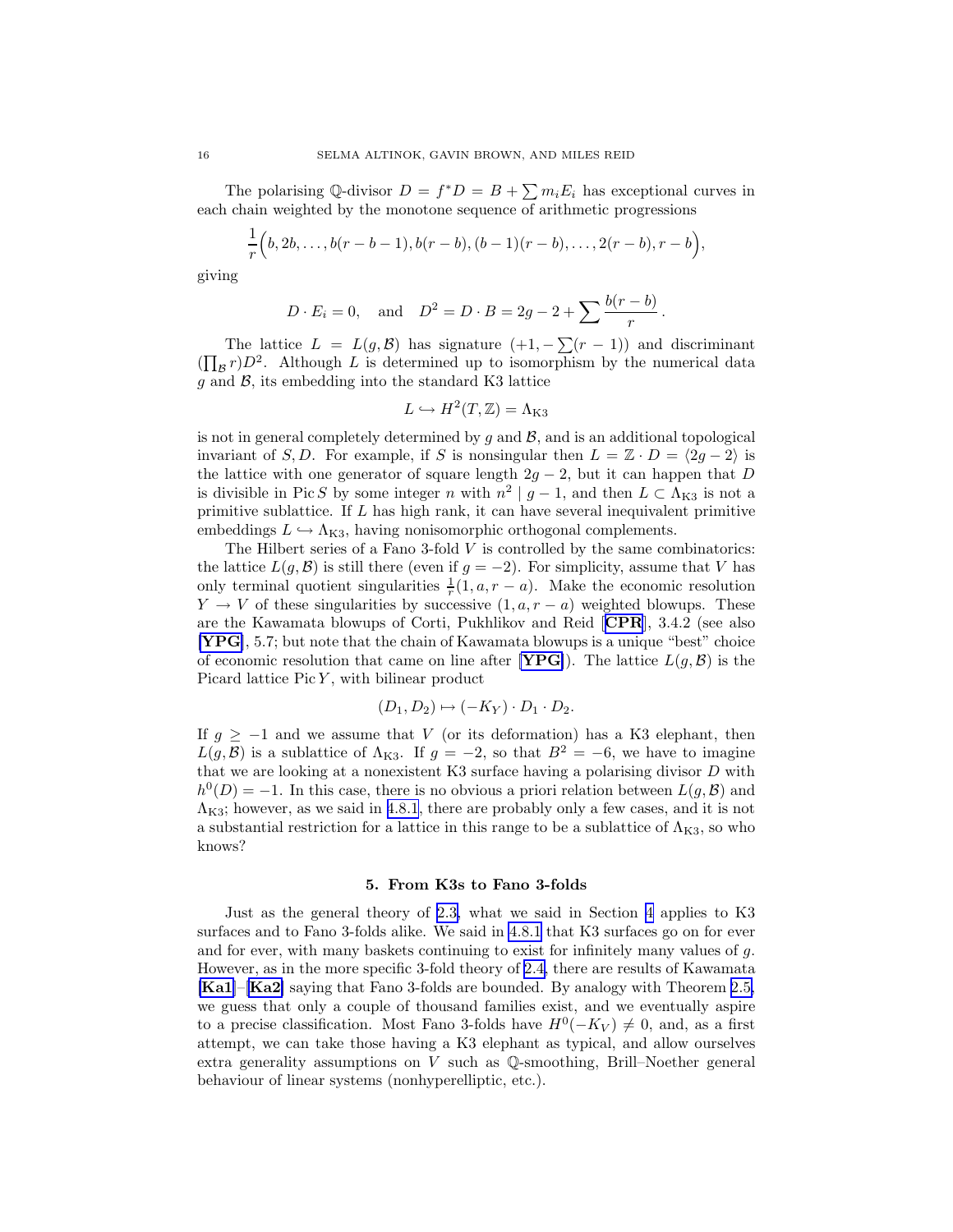<span id="page-17-0"></span>5.1. Takagi's results. In his lecture at the Singapore conference [[T1](#page-28-0)], Takagi sketched a preliminary classification of prime Q-Fano 3-folds of genus  $g \geq 2$ having at worst terminal quotient singularities and a K3 elephant. The assumption that  $|-K_V|$  contains a K3 is a strong condition: it guarantees that there is a resolution on which  $-K_{V'}$  is nef. In this case, the anticanonical system  $|-K_{V'}|$ is a big linear system of K3 surfaces, and defines a birational model of  $V$  as an indecomposable Gorenstein Fano 3-fold X (Fano would appreciate this picture at once!). Note that the anticanonical system  $|-K_V|$  itself (but not  $|-2K_V|, |-3K_V|,$ etc.) is invariant under passing to the economic resolution of points of index  $r \geq 2$ . Mukai's Theorem [2.5](#page-6-0) applies to  $X$ , thus reducing the study of  $\mathbb Q$ -Fano 3-folds to problems in projective geometry concerning sections of homogeneous spaces with special configurations of planes and singularities. In particular, Takagi proves that if V has at least one terminal quotient singularity then  $g \leq 8$ ; the cases  $g = 7$ and  $g = 8$  is accessible since  $X = \varphi_{-K_V}(V)$  is a linear section of a Grassmann or orthogonal Grassmann variety. Takagi's thesis [[T](#page-28-0)] also settled all cases with only  $\frac{1}{2}(1,1,1)$  singularities.

5.2. Low codimension. We study Fano 3-folds in terms of the (pluri-) anticanonical ring

$$
R = R(V, -K_V) = \mathbb{C}[x_0, \ldots, x_N]/I_V,
$$

where  $x_0, \ldots, x_N$  (more usually  $x, y, \ldots, u$ , etc.) are homogeneous generators of weights  $a_0, \ldots, a_N$  and  $I_V$  is the ideal of all relations. Since  $-K_V$  is ample, Proj R is the anticanonical model of  $V$  in w.p.s.:

$$
V = \text{Proj } R \subset \mathbb{P}^N(a_0, a_1, \ldots, a_N).
$$

Here we take the complete anticanonical ring  $R(V, -K_V)$ , so that  $V \subset \mathbb{P}^N$  is projectively normal; it is known that  $V$  is projectively Gorenstein, that is,  $R$  is a Gorenstein ring (see for example Goto and Watanabe [[GW](#page-27-0)]).

The *codimension* of R means the codimension  $N-3$  of the anticanonical ring  $R(V, -K_V)$ . It is a measure of the difficulty of studying V directly. In codimension 2, a Gorenstein ring is a c.i. (Serre), and in codimension 3, it is given by the  $2k \times 2k$  diagonal Pfaffians of a skew  $(2k+1) \times (2k+1)$  matrix (Buchsbaum and Eisenbud); only  $5 \times 5$  occurs here, with the single exception of the classic case  $Q_1 \cap Q_2 \cap Q_3 \subset \mathbb{P}^6$ .

The cases when  $V$  is a hypersurface or codimension 2 c.i. are settled in Fletcher [[Fl](#page-27-0)], and the codimension 3 cases in Altınok [[A](#page-27-0)]. There are 95 families of Fano 3 fold hypersurfaces, 84 codimension 2 c.i.s (including Fletcher's example mentioned in [4.8.2](#page-13-0) with  $H^0(-K_V) = 0$ , and 70 families of codimension 3 Pfaffians. These varieties are given by explicit equations, that we can write down without reference to K3s, and depend on an irreducible parameter space. Their construction is unobstructed, and every family of K3 surfaces extends to a family of Fano 3-folds.

5.3. Weighted Grassmannian. In codimension 3, the five Pfaffians are a weighted form of the equations of the Grassmannian  $Grass(2, 5)$  (see [1.8](#page-3-0)). Thus a codimension 3 K3 surface  $S \subset \mathbb{P}(a_0, \ldots, a_5)$  has Hilbert series

$$
1 - \sum t^{b_i} + \sum t^{k-b_j} - t^k,
$$

where  $k = \sum_{i=0}^{5} a_i$  and  $2k = \sum_{i=1}^{5} b_i$ , so that the skew matrix in [1.8](#page-3-0) has entries of weight wt  $x_{ij} = k - b_i - b_j$  (compare Reid [[Ki](#page-28-0)], Example 3.8). We can view the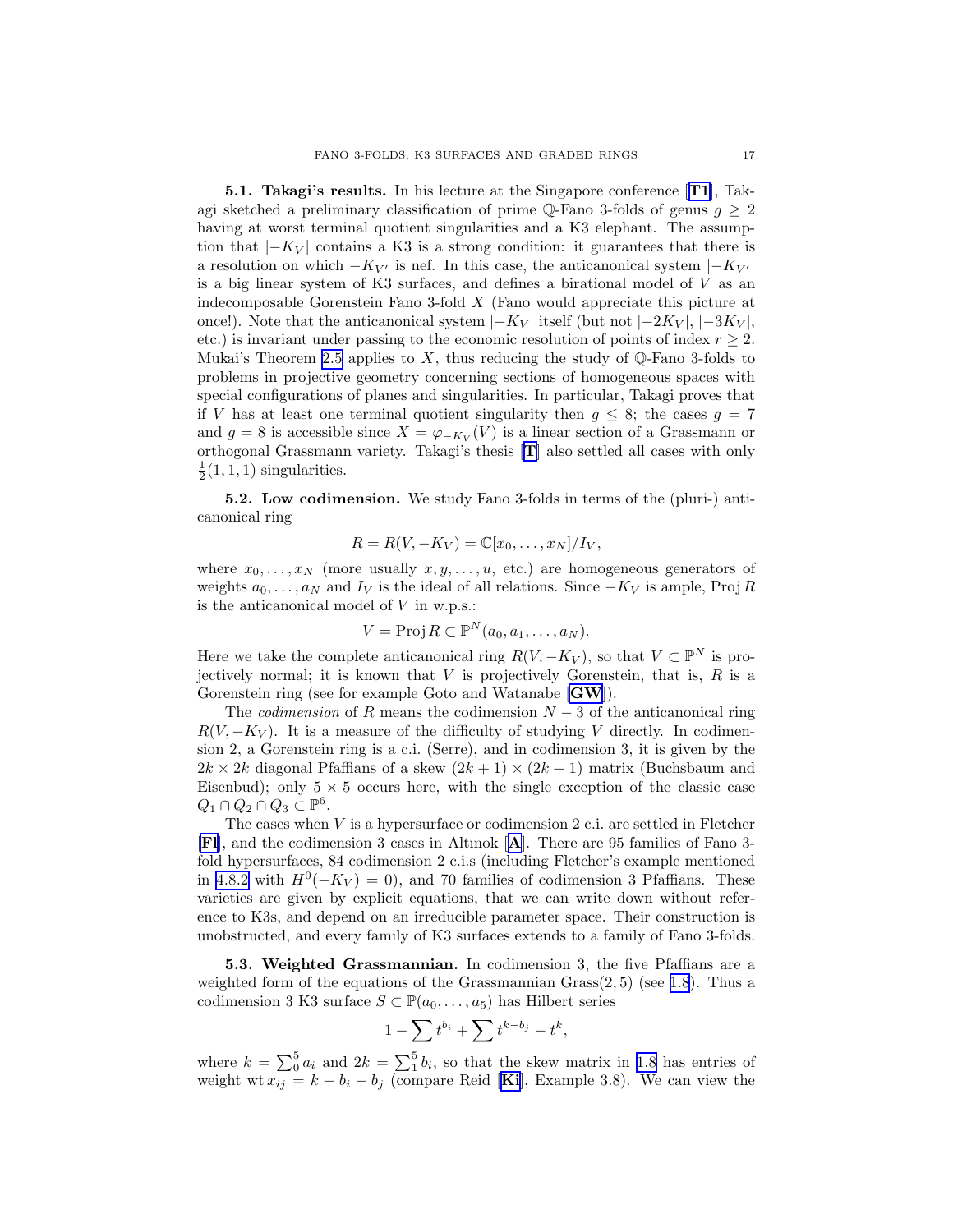<span id="page-18-0"></span> $x_{ij}$  as coordinates on  $\bigwedge^2 U \otimes L$ , where U is a weighted  $\mathbb{C}^5$  with weights  $c - b_i$ , and  $L = \mathbb{C}$  with weight  $k - 2c$  (for some convenient c); then the equations of S are the pullback of the weighted Grassmann wGr  $\subset \mathbb{P}(\bigwedge^2 U)$  (tensors of rank 2) by a weighted projective map  $\mathbb{P}(a_0,\ldots,a_5) \dashrightarrow \mathbb{P}(\bigwedge^2 U)$ . In the spirit of Mukai's work discussed in [2.4,](#page-6-0) the interesting question is to construct directly an exceptional (orbi-) vector bundle  $\mathcal E$  on S whose Serre module  $H^0_*(\mathcal E)$  is generated by 5 sections  $u_i \in \mathcal{E}(c - b_i)$ , giving the embedding  $S \hookrightarrow w\mathbf{Gr} \subset \mathbb{P}(\bigwedge^2 U)$ .

The point here is to get away from the algebraic treatment of the equations of S to a more geometric understanding of what they mean; that is, eventually, to replace the appeal to Buchsbaum and Eisenbud's algebraic result on codimension 3 Gorenstein rings by arguments in the style of Mukai in terms of exceptional vector bundles on the K3 section. There are preliminary results in this direction due to Corti and Reid [[CR](#page-27-0)]. This raises important unsolved problems in higher codimension: weighted versions of Mukai's symmetric spaces make sense, but seem to give few examples of varieties of small coindex.

**5.4. Gorenstein unprojection.** In codimension  $\geq 4$ , there is no analogous structure theorem for Gorenstein rings; our current strategy for K3s and Fano 3-folds in codimension 4, 5, etc., is based (in most cases) on Gorenstein projection. A model case is the projection  $S_d \dashrightarrow S_{d-1}$  of a del Pezzo surface  $S_d \subset \mathbb{P}^d$  from  $P \in S_d$ (for simplicity, think of  $d \geq 4$ ). Here both  $S_d$  and  $S_{d-1}$  are anticanonical: the blowup  $S' \to S_d$  of P has discrepancy 1, so that the anticanonical map  $S' \to S_{d-1}$ given by  $|-K_{S_{d-1}}| = |-K_{S_d} - E|$  is the same thing as the linear projection from P.

Although the study of a Fano 3-fold  $V \subset \mathbb{P}^N(a_0, a_1, \ldots, a_N)$  is a biregular problem in the first instance, we can use birational methods to attack it. Fano's linear projection of  $V = V_{2g-2} \subset \mathbb{P}^{g+1}$  with  $g \geq 7$  from a line can also be interpreted as making a blowup  $V_1 \rightarrow V$ , then recalculating the anticanonical ring  $R(V_1, -K_{V_1})$  as a subring of  $R(V, -K_V)$ , thus deducing a birational map  $V \rightarrow V' = \text{Proj } R(V_1, -K_{V_1})$ . In Fano's study, V is the unknown, and is hard to work with because it has high codimension, whereas its projection  $V'$  has smaller codimension, so it, together with the exceptional divisor of the projection  $F \subset V'$ , may be more tractable.

For us, the key point is that the birational relation between  $V$  and  $V'$  (geometrically a projection) can be handled in terms of inclusions

$$
R(V', -K_{V'}) \subset R(V, -K_V)
$$

between Gorenstein rings. This area has recently been clarified by Papadakis and Reid's treatment of the inverse birational map  $V' \dashrightarrow V$  as *Gorenstein unprojection* or "constructing big Gorenstein rings from small ones" (see  $[PR]$  $[PR]$  $[PR]$  and  $[Ki]$  $[Ki]$  $[Ki]$ , and compare Kustin and Miller  $\text{[KM]}$  $\text{[KM]}$  $\text{[KM]}$ ; in  $\text{[PR]}$  $\text{[PR]}$  $\text{[PR]}$ , the inverse is constructed in terms of the adjunction formula for the Grothendieck–Serre dualising sheaf.

**5.5. Type I unprojection.** We discuss here the most straightforward case of projection, corresponding to Kustin and Miller unprojection, which already applies to the majority of K3s in codimension  $\geq 4$ . Let

$$
S \subset \mathbb{P}(a_1, \ldots, a_N) \quad \text{or} \quad V \subset \mathbb{P}(1, a_1, \ldots, a_N)
$$

be a K3 surface or Fano 3-fold. We only treat the Fano case here, leaving the reader to make the obvious modifications in the K3 case.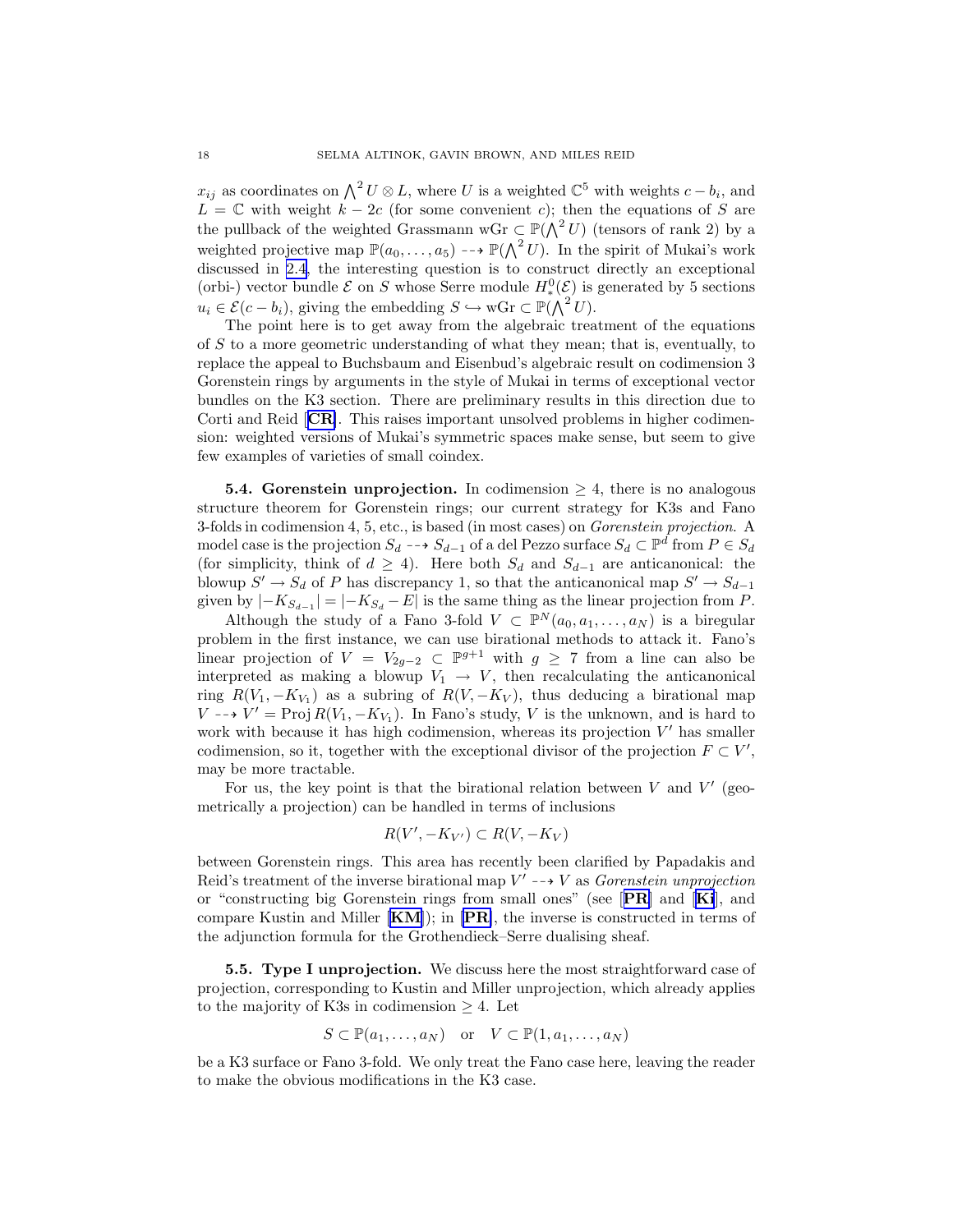<span id="page-19-0"></span>A coordinate point  $P_k = (0, \ldots, 1, \ldots, 0) \in V$  is a Type I centre if  $P_k \in V$  is a terminal quotient singularity  $\frac{1}{r}(1, a, r - a)$ , where wt  $x_k = r$ , and global coordinates of the projective space  $x_0, x_i, x_j$  of weight equal to  $1, a, r - a$  provide local orbifold coordinates at  $P_k$ . Let  $V_1 \rightarrow V$  be the Kawamata blowup, that is, the weighted blowup of  $P_k$  with weights 1,  $a, r - a$ ; then the exceptional locus  $E \cong \mathbb{P}(1, a, r - a)$ has minimal discrepancy  $\frac{1}{r}$ , and, following [[CPR](#page-27-0)], we write

$$
A = -K_V
$$
 and  $B = -K_{V_1} = A - \frac{1}{r}E$ .

Now because  $\text{wt}(x_0, x_i, x_j) = (1, a, r - a), \text{ and } x_0, x_i, x_j \text{ vanish along } E \text{ with }$ multiplicity  $\frac{1}{r}, \frac{a}{r}, \frac{r-a}{r}$  (see [[CPR](#page-27-0)], Proposition 3.4.6), they belong to the subring  $R(V_1, B)$ . Thus  $R(V_1, B)$  is the subring  $k[x_0, \ldots, \widehat{x_k}, \ldots, x_N] \subset R(V, A)$  obtained by eliminating  $x_k$  only. Then

$$
V' = \text{Proj } R(V_1, B) \subset \mathbb{P}(1, a_1, \ldots, \widehat{a_k}, \ldots, a_N)
$$

is a weak Fano 3-fold containing the plane  $\Pi = \mathbb{P}(1, a, r - a)$ . Be warned that V' is not a Mori Fano 3-fold, since the Weil divisor  $\Pi$  is not in  $\mathbb{Z} \cdot (-K_{V'})$ ; one usually expects  $V'$  to be the *midpoint* of a Sarkisov link, compare [[CPR](#page-27-0)], 4.1, (3).

A simple example of a Type I unprojection was treated in Example [3.7.](#page-9-0) Type I projections include the construction of the 64 quadratic involutions of [[CPR](#page-27-0)], 4.4 (or rather, of the first half  $X \dashrightarrow Z$ , up to the midpoint of the link).

EXERCISE 5.6. In the numerical data  $g, B$  for a K3 surface (Section [4](#page-10-0)), replace an element  $\frac{1}{r}(a, r - a)$  of B by two elements  $\frac{1}{a}(r, -r)$  and  $\frac{1}{r-a}(r, -r)$ , and assume that  $D^2$  remains positive. Study how this numerical projection affects the rhs of  $(4.6.1)$  $(4.6.1)$  $(4.6.1)$ : show that it subtracts  $\frac{t^r}{(1-t^r)(1-t^a)}$  $\frac{t}{(1-t^r)(1-t^a)(1-t^{r-a})}$  from the Hilbert series  $P_{S,D}(t)$ , and reduces  $D^2$  by  $\frac{1}{ra(r-a)}$ . Compare [[PR](#page-28-0)], Exercise 2.7, and see Example [6.1,](#page-20-0) page [23](#page-22-0) for a numerical instance.

The effect of a Type I projection as in Exercise [5.6](#page-18-0) on the numerics of Section [4](#page-10-0) gives the set of numerical data of K3 surfaces the structure of a directed graph, with comparatively few connected components. With few exceptions, families of K3 surfaces in codimension  $\geq 2$  have projections to smaller codimension, most commonly of Type I. Of the 142 codimension 4 K3s in the K3 database, 116 have a numerical Type I centre. All but 2 of the remaining cases are covered by the higher types of projection discussed in Reid  $[Ki]$  $[Ki]$  $[Ki]$ , Section 9 and  $[T4]$  $[T4]$  $[T4]$ . These higher projections, and the small core of exceptions not admitting any projections, are interesting and demand further study; we suspect that these more complicated K3s are unlikely to extend to Fano 3-folds.

5.7. Tom and Jerry unprojections to codimension 4. When applicable, a Type I projection as described in [5.5](#page-17-0) reduces the study of a Fano V in w.p.s.  $\mathbb{P}^N$  to a variety V' in w.p.s.  $\mathbb{P}^{N-1}$ , but specialised to contain a weighted projective subspace:

(5.7.1) 
$$
\mathbb{P}(1, a, r - a) \subset V' \subset \mathbb{P}^{N-1}.
$$

Thus Fano 3-folds whose numerical data admits a codimension 4 candidate can often be studied via projections. However, setting up the unprojection data([5.7.1\)](#page-18-0) is still a difficult problem; complicated features of  $V$ , such as obstructed equations or reducible moduli spaces, must be faithfully reproduced in the unprojection data.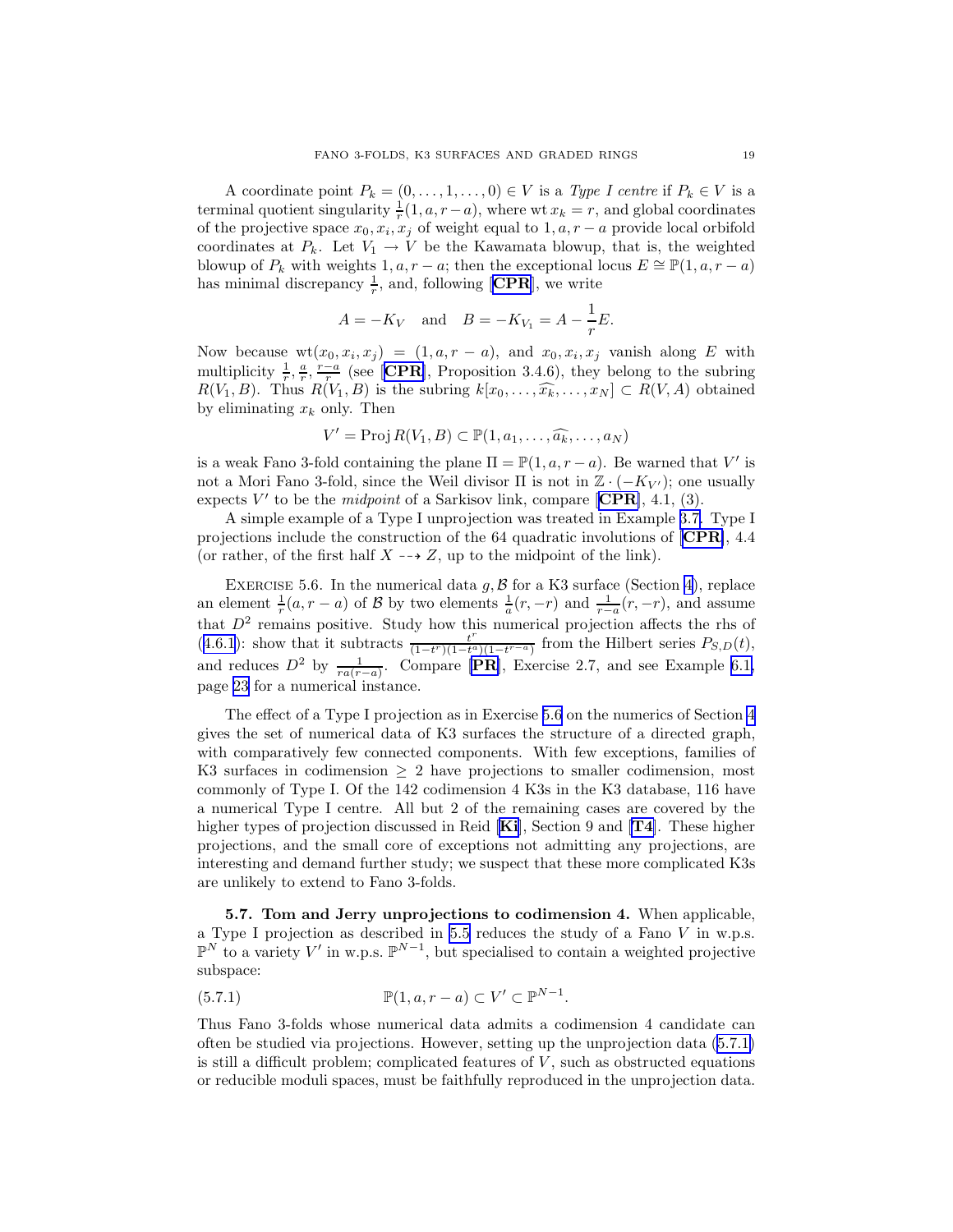<span id="page-20-0"></span>In([5.7.1\)](#page-18-0), the w.p.s.  $\mathbb{P}(1, a, r - a)$  is a codimension 4 c.i., and V' is a codimension 3 variety given by the Pfaffians of a  $5 \times 5$  skew matrix. Thus to obtain codimension 4 Fanos with this type of projection, the problem is how to put a codimension 4 c.i. inside a  $5 \times 5$  Pfaffian. Similarly for K3s.

There are two different solutions to this problem, called Tom and Jerry, treated in detail in [P](#page-27-0)apadakis  $[P]-[P1]$  $[P]-[P1]$  $[P]-[P1]$  (see also [[Ki](#page-28-0)], Examples 6.4 and 6.8, and Section 8). In these two cases, we specialise the skew  $5 \times 5$  matrix defining  $V'$  to

$$
M_{\text{Tom}} = \begin{pmatrix} x_{12} & x_{13} & x_{14} & x_{15} \\ & a_{23} & a_{24} & a_{25} \\ & & a_{34} & a_{35} \\ & & & a_{45} \end{pmatrix} \quad \text{or} \quad M_{\text{Jerry}} = \begin{pmatrix} a_{12} & a_{13} & a_{14} & a_{15} \\ & a_{23} & a_{24} & a_{25} \\ & & x_{34} & x_{35} \\ & & & x_{45} \end{pmatrix}
$$

where the 6 entries  $a_{ij}$  in the bottom left  $4 \times 4$  block of  $M_{\text{Tom}}$  specialise to lie in a codimension 4 complete intersection ideal  $(y_1, \ldots, y_4)$  (and ditto for the 7 entries  $a_{ij}$  in the first two rows and columns of  $M_{\text{Jerry}}$ ). In either case, the theoretical construction of [[PR](#page-28-0)] or [[KM](#page-27-0)] gives the unprojection  $V \subset \mathbb{P}^N$  and its anticanonical ring, and Papadakis [[P1](#page-28-0)], Section 5 gives an explicit presentation of the ring.

Tom and Jerry occur in hundreds of constructions of Gorenstein codimension 4 rings with  $9 \times 16$  presentation, and seem to be related to the respective cones over  $\mathbb{P}^2 \times \mathbb{P}^2$  and over  $\mathbb{P}^1 \times \mathbb{P}^1 \times \mathbb{P}^1$  and their weighted homogeneous deformations; but exactly what this means remains to be elucidated. See [[Ki](#page-28-0)], Section 8 for a more detailed discussion.

To deal with our codimension 4 K3s and Fanos, we have to determine whether Tom and Jerry matrixes can be set up to give V having only Mori category singularities. There are a few hundred problems here, and we have only just started working systematically on the Fanos. For each case where the numerical data of the K3 admits a Type I projection, we can ask for a Tom or Jerry matrix – from the experience of [A](#page-27-0)ltınok's thesis  $[A]$  and  $[CPR]$  $[CPR]$  $[CPR]$ , we suspect that in each case at least one of Tom or Jerry exists, and that when both exist, the two families give isomorphic polarised K3s, so do not correspond to different irreducible components of moduli.

When we ask the same question for Fanos 3-folds, one of several things may happen: either of the Tom and Jerry matrixes could exist to give a Mori Fano 3-fold, or either could fail. We suspect that each of these possibilities happens in many numerical cases. When both Tom and Jerry exist, the resulting unprojected varieties may give essentially different different Fano 3-folds: see [[Ki](#page-28-0)], Examples 6.4 and 6.8, based on Takagi's thesis, where Tom and Jerry unprojections with the same numerical data correspond to Fano 3-folds that are not biregular, and not obviously birational. Since we have several hundred cases to settle, and much of the calculation comes down to checking that monomials of suitable degree exist, we hope that most of the calculation can eventually be entrusted to the computer.

#### 6. The K3 database in Magma

The program outlined in Sections [4](#page-10-0)[–5](#page-15-0) envisaged listing the many thousand possible values  $g, \beta$  for the numerical data of families of K3s or Fano 3-folds. For each  $g, \mathcal{B}$  in the list, we calculate the Hilbert series and try to deduce a plausible shape for the anticanonical ring and its possible projections. In some cases, we can establish the existence of a quasi-smooth surface, extension to Fano 3-fold, and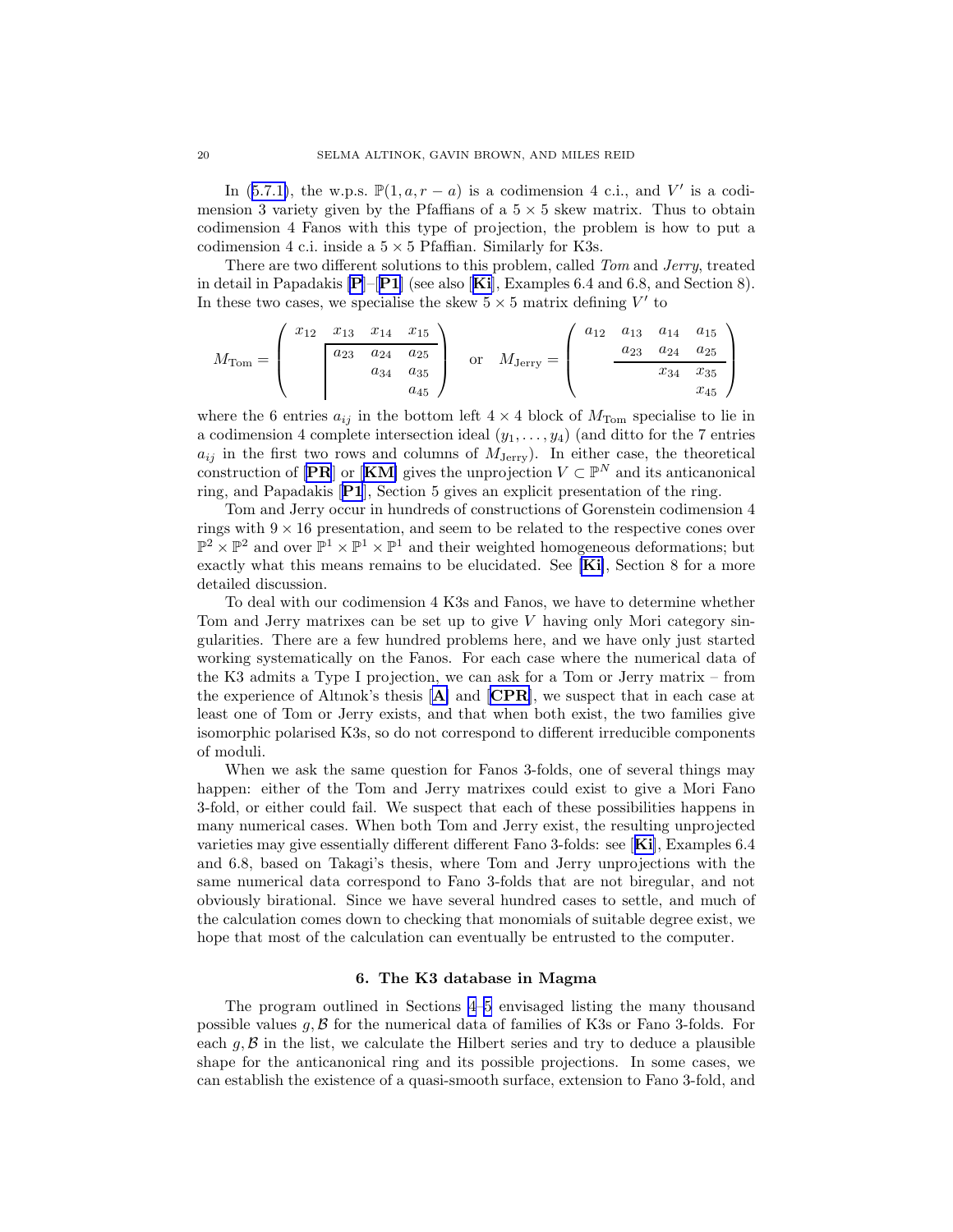connected components of moduli – these are all questions that become nontrivial when  $R(S, D)$  has codimension > 4. These calculations are akin to traditional work on embedding curves and surfaces in Italian algebraic geometry, although rational contributions from quotient singularities add a certain spice, and unlimited possibilities for errors of arithmetic. With patience, any particular calculation can be done by hand, but automation has obvious advantages when doing these calculations on an industrial scale.

Several items of this program have already been carried out for polarised K3 surfaces. Hilbert series methods apply to many other situations in algebraic geometry involving graded rings or modules; current work in progress by students at Warwick includes [S](#page-28-0)uzuki  $[S]$  on Fano 3-folds of Fano index  $f \geq 2$ , Keenan's project [[Ke](#page-27-0)] on subcanonical curves and Buckley's study [[Bu](#page-27-0)] of polarised Calabi–Yau 3-folds with strictly canonical singularities. Nonetheless, rings over K3 surfaces have several advantages that make them an ideal target for a computer study: the numerical data and the RR statement are simple to state, there is no cohomology, and most K3 surfaces have projections to smaller codimension. Moreover, work over the last 20 years (Fletcher [[Fl](#page-27-0)], Altınok [[A](#page-27-0)] and Corti, Pukhlikov and Reid [[CPR](#page-27-0)]) already provides us with several hundred worked out examples of what to expect.

We have programmed these calculations as routines in John Cannon's computer algebra system [Ma](#page-27-0)gma [Ma]. The results of all the calculations in codimension  $\leq 4$ are assembled as a database containing 391 families of K3 surfaces. We describe here a little of what our code does and how to use it. Although more sophisticated upgrades are projected (and implemented in part, see the Graded Ring Database Website  $[\text{GRDW}]$  $[\text{GRDW}]$  $[\text{GRDW}]$ , we restrict ourselves to the first working version of our routines, in the widely available export 2.8 of Magma [[Ma](#page-27-0)]. Please see [[GRDW](#page-27-0)] for more recent work; this includes a prototype database of K3s up to codimension 10, and will document upgrades as they come on line.

Example 6.1 (making a single surface). Suppose we want to study a polarised K3 surface S, D with ineffective D (that is,  $g = -1$ , see [4.8.2\)](#page-13-0), and having basket of singularities  $\mathcal{B} = \{\frac{1}{2}(1,1), \frac{1}{5}(1,4), \frac{1}{13}(3,10)\}\.$  As usual, > at the beginning of a line is the Magma prompt. Anything after this prompt is user input, while anything else is Magma output (occasionally subjected to a little editing for legibility). We have formatted the Magma input and output along the lines of our mathematical writings, and you should not have too much trouble interpreting the language.

```
> Q := Rationals();
> R<t>:=PolynomialRing(Q); // Omit these lines at your peril.
> B := [ [2,1], [5,1], [13,3] ];
> S := K3Surface(-1,B); // We input genus -1 and Basket B.
> S;
Codimension 4 K3 surface with data
  Weights: [ 3, 4, 5, 6, 7, 10, 13 ]
  Numerator: t^48 - t^36 - t^35 - t^34 - t^33 - t^32 - t^31 - t^30
    + t^27 + 2*t^26 + 2*t^25 + 2*t^24 + 2*t^23 + 2*t^22 + t^21
    - t<sup>2</sup>18 - t<sup>2</sup>17 - t<sup>2</sup>16 - t<sup>2</sup>15 - t<sup>2</sup>14 - t<sup>2</sup>13 - t<sup>2</sup>12 + 1
  Basket: [ 2, 1 ], [ 5, 1 ], [ 13, 3 ]
```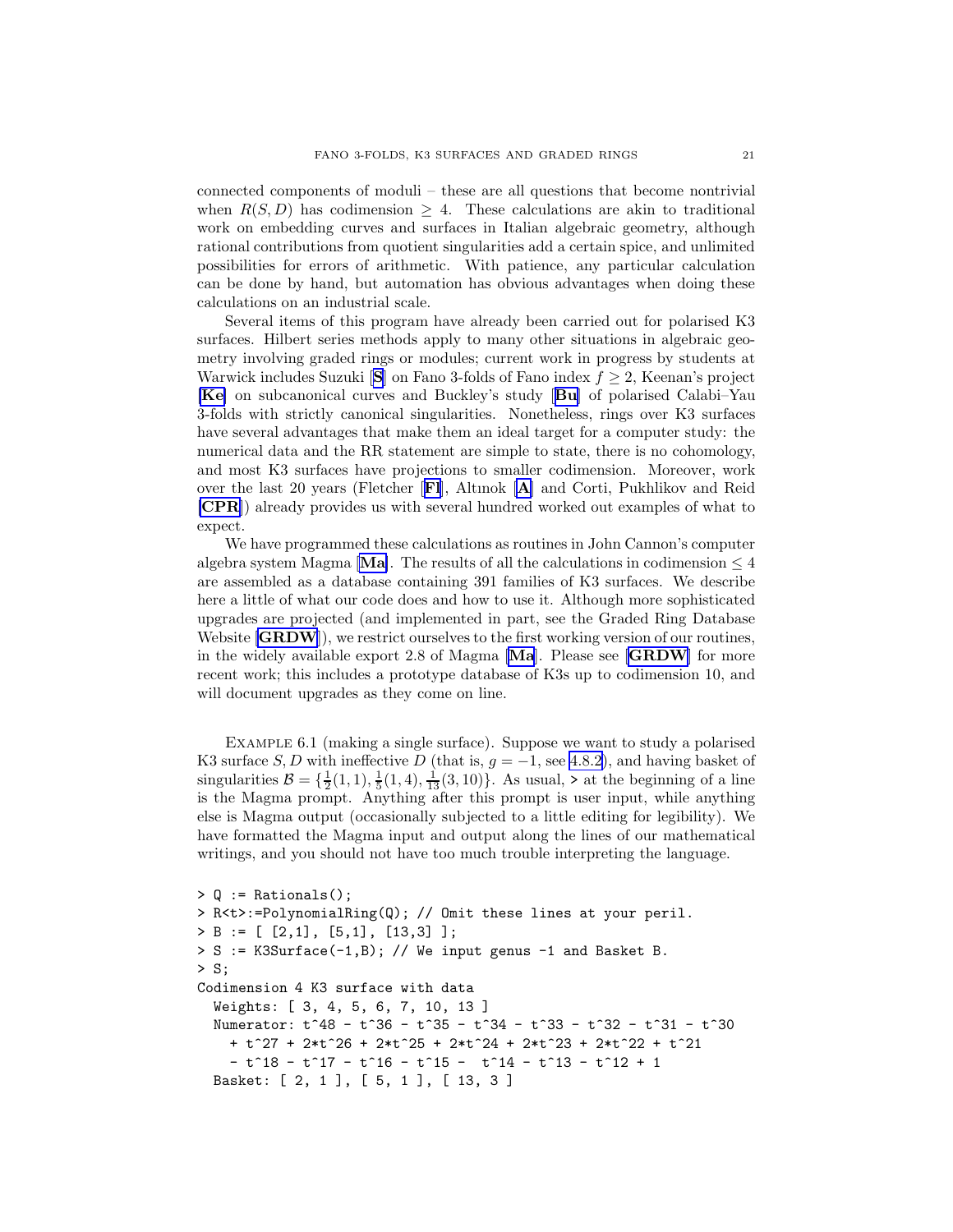<span id="page-22-0"></span>The computer has calculated the Hilbert series, and, after experimenting with a number of possibilities, has found

$$
(1-t^3)(1-t^4)(1-t^5)(1-t^6)(1-t^7)(1-t^{10})(1-t^{13})\\
$$

as a plausible denominator, corresponding to generators for the ring  $R(S, D)$ , or an embedding of S in w.p.s.  $\mathbb{P} = \mathbb{P}^6(3, 4, 5, 6, 7, 10, 13)$ . The printout lists the conclusion: a candidate family of codimension 4 K3 surfaces  $S \subset \mathbb{P}$  with the stated Hilbert numerator. We should be clear that in general

> there is no a priori guarantee that this or any other candidate surface proposed by our Magma functions exists as a subvariety in the indicated w.p.s. with the indicated properties.

After all, at this stage the computer has done nothing more than a formal game with denominators for Hilbert series. Having said that, assume for a moment that  $S \subset \mathbb{P}^6(3, 4, 5, 6, 7, 10, 13)$  really exists, polarised by the divisorial sheaf  $\mathcal{O}_S(D)$  $\mathcal{O}_S(1)$ . Clearly D is not an effective divisor, since no  $x_i$  has weight  $a_i = 1$ , but its multiples do exist: in particular, S has a single effective divisor in  $|3D|, |4D|, |5D|$ , a pencil  $|6D|$ , etc.

The Numerator is a polynomial  $p = P(t) \prod_{i=1}^{n} (1 - t^{a_i})$ , where  $P(t)$  is the Hilbert series of  $R(S, D)$ 

$$
P_S(t) = \sum_{n\geq 0} h^0(S, nD)t^n = \frac{p}{\prod (1 - t^{a_i})}.
$$

Here the product is taken over the weights  $a_i$  of the w.p.s. At first sight, the 7 negative terms  $-t^{12} - t^{13} - \cdots$  in the numerator output by Magma might suggest that  $S \subset \mathbb{P}$  could have 7 equations in degrees 12, 13, 14, 15, 16, 17, 18. Gorenstein rings with  $7 \times 12$  resolution certainly exist, so this is not completely excluded, but this structure appears very rarely (compare Papadakis and Reid [[PR](#page-28-0)], 2.8); perhaps this candidate appears more exotic than it actually is. The  $9 \times 16$  format is ubiquitous, and experience suggests that this is really a  $9 \times 16$  resolution in disguise.

How can we prove that this surface actually exists? The method of Altınok's thesis [[A](#page-27-0)] is to look for a codimension 3 K3 surface that is already known to exist, and could be a projection of the desired surface. Then we could go on to show that the codimension 3 surface can be made to contain an unprojection divisor as in [5.5](#page-17-0) that can be contracted or unprojected, to give the codimension 4 surface. This second stage is the hard part, and we pass over it for the present (see  $[PR]$  $[PR]$  $[PR]$ ,  $[P1]$  $[P1]$  $[P1]$ ) and [[Ki](#page-28-0)]), although in time the computer will have something useful to add here too. One point is that as we write there are many kinds of projection for which the unprojection is still something of a mystery (see  $[Ki]$  $[Ki]$  $[Ki]$ , Section 9). That is, the theory of unprojection is not quite complete enough yet to handle all the cases we might need.

However, the K3 database is very good at finding projections of the types we already understand, such as the Type I projections of Section [5.](#page-15-0) These occur when we project from a cyclic quotient singularity  $\frac{1}{r}(a, r - a)$  whose local orbifold coordinates come from generators of  $R(S, D)$  of weight  $a, r - a$ ; a singularity with this property is a Type I centre. In our example, we can see a possible Type I centre, the singularity  $\frac{1}{13}(3, 10)$ . The point is that the local weights 3 and 10, a priori only defined mod 13, can arise as the global generators corresponding to the weights 3 and 10 of the w.p.s. All the other singularities fail this test, since the w.p.s. has no weight 1.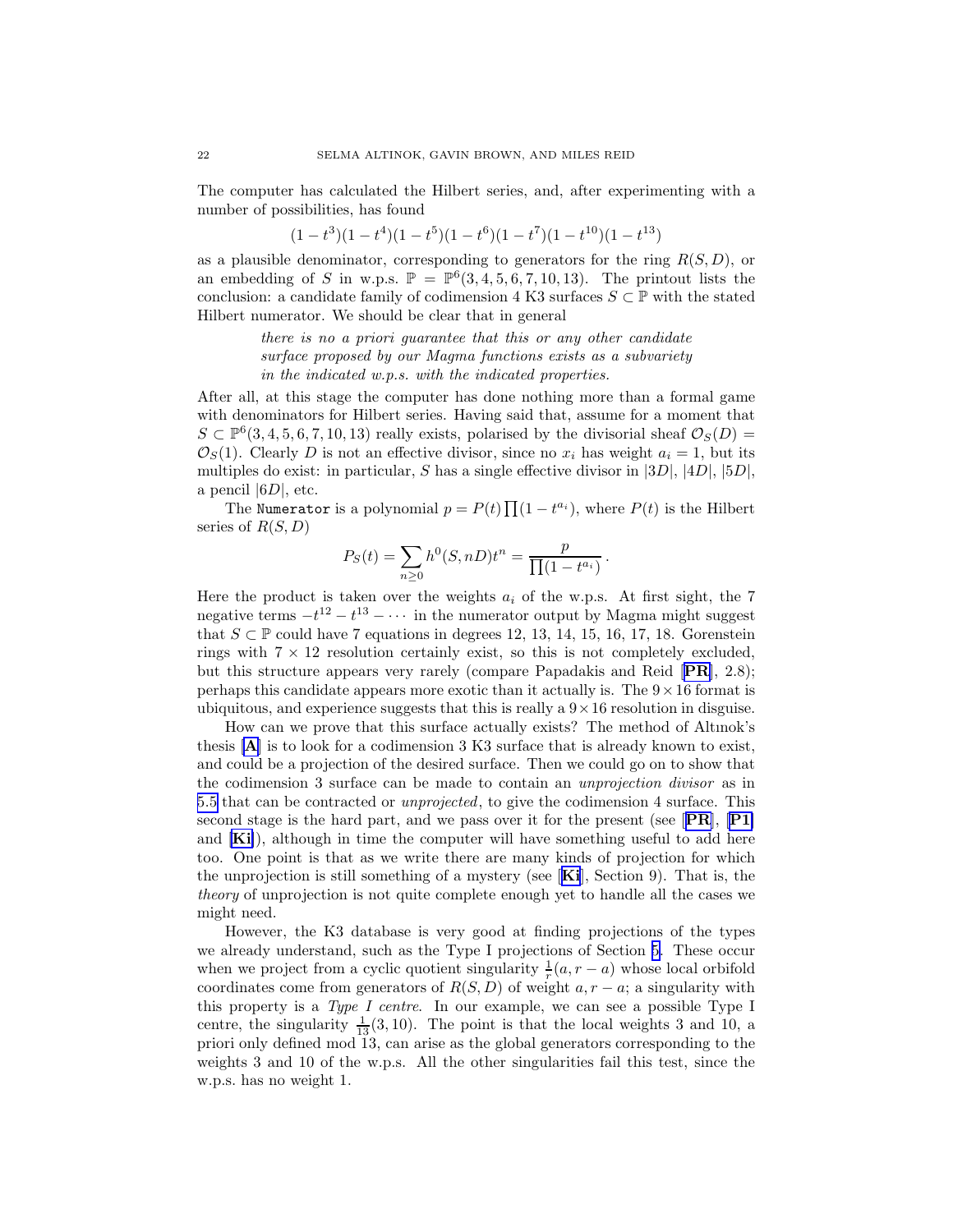```
> DB := K3Database("t"); /* Loads the DB, requiring "t" as
variable in Hilbert series. This takes several seconds. */
> Centres(~S,DB); // Searches DB for projection centres of S.
> S;
Codimension 4 K3 surface with data
  Weights: [ 3, 4, 5, 6, 7, 10, 13 ]
  Numerator: t^48 - t^36 - t^35 - t^34 - t^33 - t^32 - t^31 - t^30
 + t^27 + 2*t^26 + 2*t^25 + 2*t^24 + 2*t^23 + 2*t^22 + t^21
 - t<sup>2</sup>18 - t<sup>2</sup>17 - t<sup>2</sup>16 - t<sup>2</sup>15 - t<sup>2</sup>14 - t<sup>2</sup>13 - t<sup>2</sup>12 + 1
  Basket: [ 2, 1 ], [ 5, 1 ], [ 13, 3 ]
  Centre 1: [ 5, 1, 4 ] has Type 2 projection to 10 in codim 1
  Centre 2: [ 13, 3, 10 ] has Type 1 projection to 42 in codim 3
```
This says that the singularity  $\frac{1}{13}(3, 10)$  is a Type I centre as expected. It has also found a Type II centre, that we pass over for the moment. But it does more: Magma applies the calculus of Exercise [5.6](#page-18-0) to predict the weights and basket of the image of a Type I projection, and searches the database for surfaces with the right properties, finding the K3 surface numbered 42 in the database as a plausible image of the projection from this centre. (The internal numbering of items in the database is arbitrary, and may differ from session to session.) We ask what it is:

```
> K3Surface(DB,42);
Codimension 3 K3 surface, number 42, Altinok3(63), with data
  Weights: [ 3, 4, 5, 6, 7, 10 ]
  Numerator: -t^35 + t^23 + t^22 + t^21 + t^20 + t^19- t^16 - t^15 - t^14 - t^13 - t^12 + 1
  Basket: [ 2, 1 ], [ 3, 1 ], [ 5, 1 ], [ 10, 3 ]
```
Now if we know that the image codimension 3 surface  $S' \subset \mathbb{P}(3, 4, 5, 6, 7, 10)$  exists, and contains the stratum  $\mathbb{P}(3,10) \subset \mathbb{P}$  as unprojection divisor, then it has the required geometric properties to be unprojected, and we conclude from [[PR](#page-28-0)] that the original surface exists. Indeed, since we know a lot about unprojection, we can even write down the equations of the codimension 4 surface S based on those of the codimension 3 surface S' and its unprojection divisor  $\mathbb{P}(3, 10)$ . (Since  $\mathbb{P}(3, 10)$ ) is the c.i. defined by  $x_4 = x_5 = x_6 = x_7 = 0$ , and the unprojection variable s has weight 13, we verify that  $S$  also needs equations in degree 19, 20, so our intuition that S has a  $9 \times 16$  resolution was right.)

The basic existence part is easy. The structure theorem for Gorenstein rings of codimension  $\leq$  3 makes it easy for us to figure out equations. Altinok goes further to check that a surface containing the unprojection divisor can be made. Using Altınok's numbering in  $[**A1**]$  $[**A1**]$  $[**A1**]$ , Tables 5.1 and 5.2, the codimension 3 surface is  $\text{Altimok}_3(63)$ , as the database tells us, while the codimension 4 surface is Altınok $_4(104)$ .

Of course, the projection calculus is easy to do by hand: we could simply have searched the lists of [[Fl](#page-27-0)] and [[A](#page-27-0)] to find this surface (as we always did in the dark ages before the great Graded Ring Database Revolution). For that matter, we could have just called for a surface having the desired basket and again found this one without trouble. At this stage, we have not gained much by having the results of these calculations in a database. The next section contains a calculation for which the database is essential.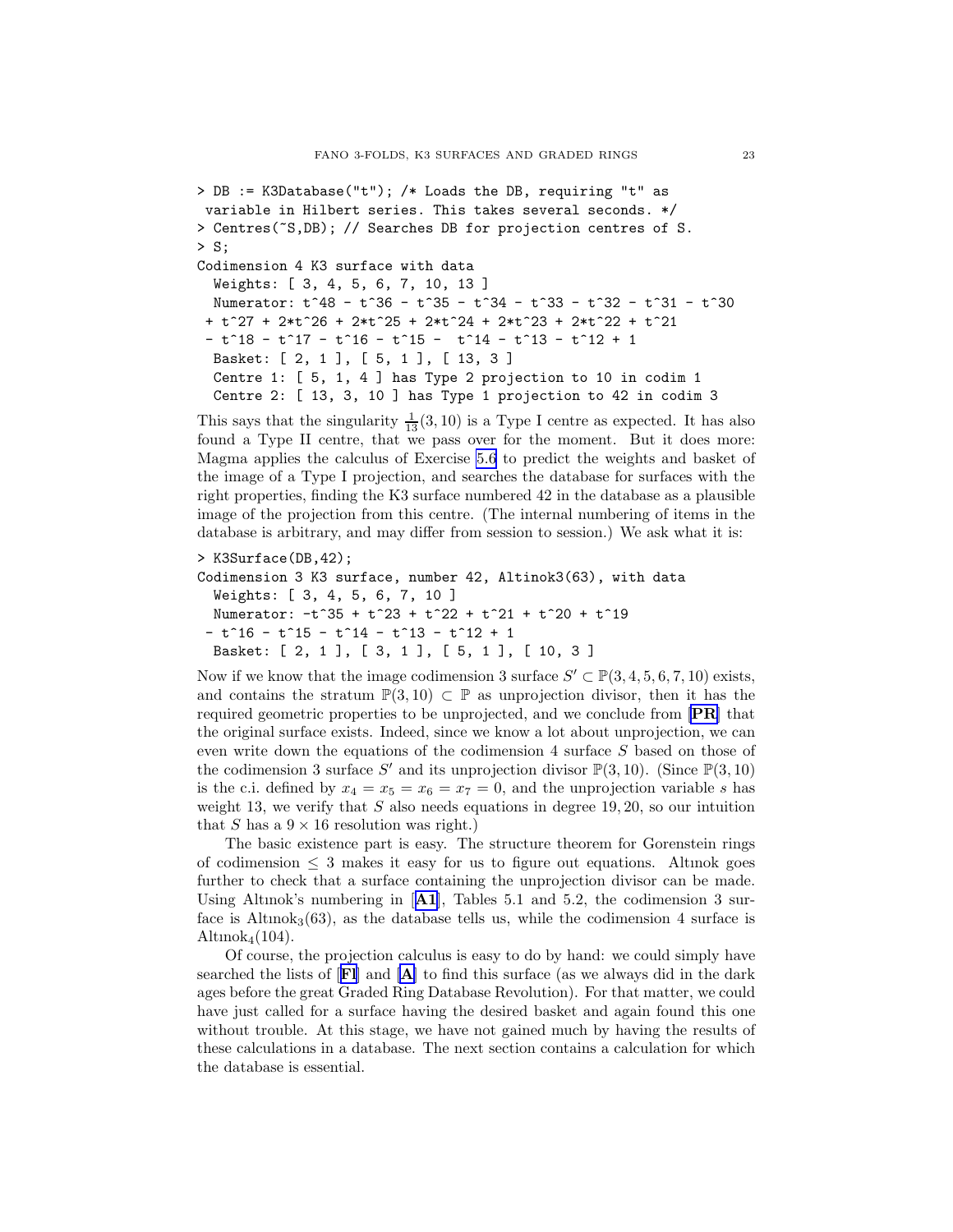Example 6.2 (searching the database). As databases go, our current database of 391 K3s is tiny. Even so, its key advantage over a printed list is that we can search it quickly and accurately. Suppose, for example, that we are interested in finding out whether our lists contain a K3 having a singularity of index 17. In this context, 17 is a large number, taking the sublattice  $L(q, \mathcal{B}) \subset \text{Pic } S$  close to the maximum that can live in the K3 lattice  $\Lambda_{K3}$  (see [4.8.4\)](#page-14-0). To do this search in Magma, we first summon the database as usual:

```
> DB := K3Database("t");
> #DB; // # returns the number of elements of a list.
391
```
Singularities are denoted  $p = [r, a]$ , with a coprime to the index  $r = p[1]$  and  $a < r/2$ . So we must search the database for surfaces having a singularity  $[r, a] \in \mathcal{B}$ having  $r = 17$ .

```
> surfaces := [ S : S in DB | &or[ p[1] eq 17 : p in Basket(S) ] ];
> #surfaces;
2
```
Note that **kor** taken over a list of Boolean values is equivalent to "there exists  $p$  in  $\beta$  with  $p[1]$  equals 17". The last line says that there are just two surfaces in DB with a singularity of index 17. We ask to see them.

```
> for S in surfaces do print S;
> end for;
Codimension 2 K3 surface, number 1, Fletcher2(82), with data
  Weights: [ 3, 4, 7, 10, 17 ]
  Numerator: t^41 - t^21 - t^20 + 1
  Basket: [ 2, 1 ], [ 17, 7 ]
Codimension 4 K3 surface, number 250, Altinok4(79), with data
  Weights: [ 2, 3, 5, 5, 7, 12, 17 ]
  Numerator: t<sup>^</sup>51 - t<sup>^</sup>41 - t<sup>^</sup>39 - t<sup>^</sup>37 - t<sup>^</sup>36
   + t^29 + t^27 + t^26 + t^25 + t^24 + t^222
   - t<sup>2</sup>15 - t<sup>2</sup>14 - t<sup>2</sup>12 - t<sup>2</sup>10 + 1
  Basket: [ 17, 5 ]
```
Again, we want to know that these surfaces exist. The codimension 2 surface is Fletcher [[Fl](#page-27-0)], List 13.8, no. 82, and it is easy to write down its equations.

For the codimension 4 surface, the technique of the previous example locates an image of projection from the Type I centre  $\frac{1}{17}(5,12)$  in the database, and we can construct  $S$  by unprojection as before. This codimension 4 example  $S$ , called  $\text{Altimok}_4(79)$  is interesting in that it has exactly the same Hilbert series as the codimension 4 c.i.  $T_{10,12,14,15}$ ; however, none of the equations of the c.i. T can involve the last variable  $u_{17}$ , so that T is a kind of weighted cone over a curve. Deformations of polarised K3 surfaces are unobstructed, as are c.i.s, so that having proved that S exists, we have found two different irreducible components of the Hilbert scheme, one containing  $S$ , the other containing  $T$ .

6.3. K3 database functions in Magma. As with much computer algebra, just a few internal functions do the work, and a lot of the rest is cosmetic renaming to simplify the user's access to these. We give a brief and possibly inadequate description of some core functions to give some idea of what is happening inside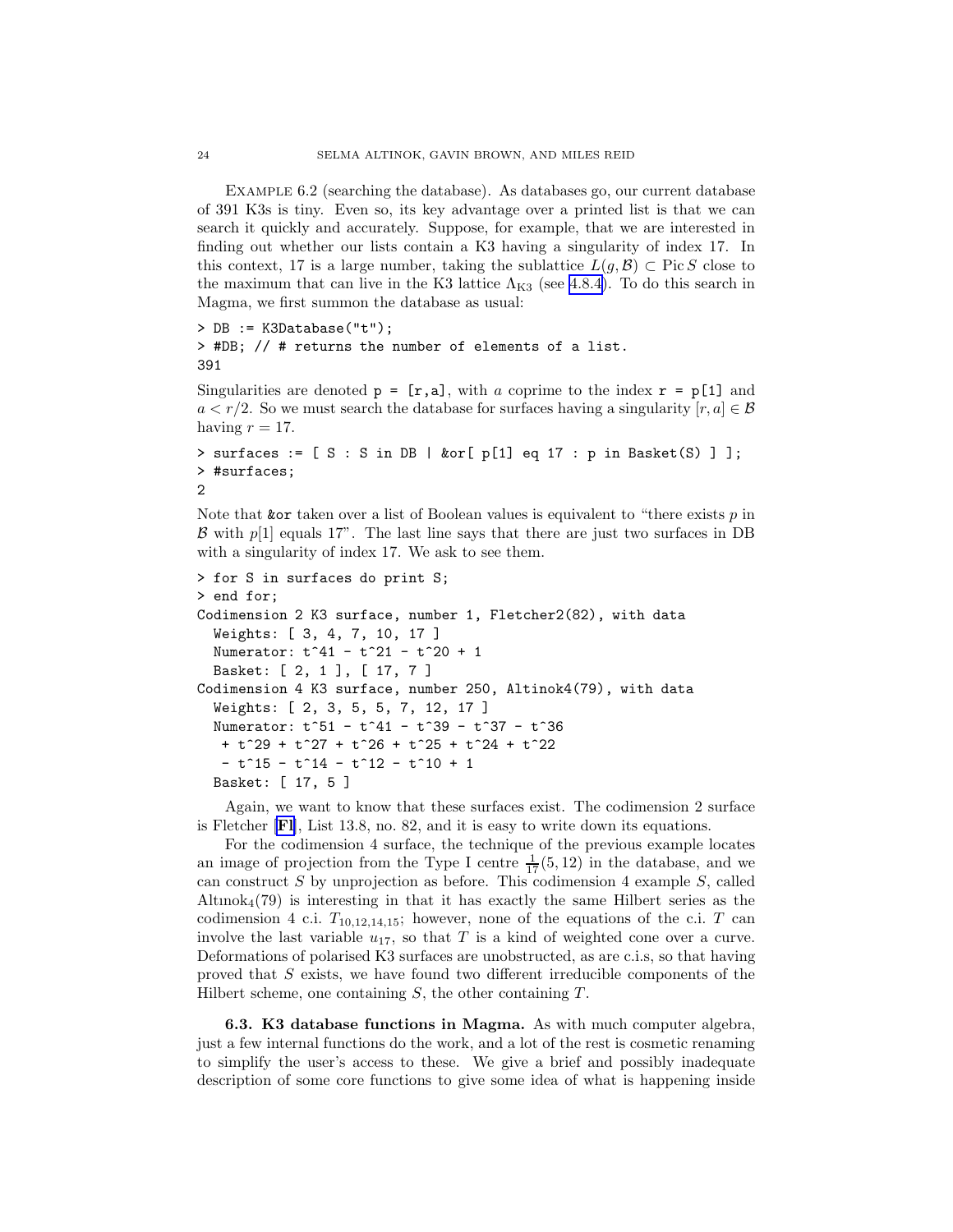the computer; these remarks can also serve as a first introduction to the code for anybody wishing to modify it for use in other contexts.

6.3.1. Listing all baskets. The function

> Baskets(n);

returns a list of all possible baskets  $\mathcal{B} = \{\frac{1}{r}(a, r - a)\}\$ for K3 surfaces of singular rank  $\sum (r - 1) < n$ . For example, the following commands generates a list of all baskets with  $\sum (r - 1) = 11$ , and asks for the 44th basket in the list.

```
> BB, gg := Baskets(12); /* BB is the list of baskets,
   gg the parallel list of minimal genera */
Actual number: 329 ... Checking degrees ...
> BB11 := [ B : B in BB | not (B eq [])
    and k+[p[1]-1 : p in B] eq 11 ]; // k+ is sum over set.
> #BB11;
109
> b := BB11[44];> b, gg[Index(BB,b)];
[ [ 4, 1 ], [ 5, 2 ], [ 5, 2 ] ]
0
> Degree(-1,b);
-17/20
> Degree(0,b);
23/20
```
Recall from [4.8.1](#page-13-0) that the possible baskets  $\beta$  on a K3 surface are limited by  $\sum (r-1) < n = 20$ . The argument n of Baskets(n) is the bound (we eventually set two inequalities on the pairs  $r, a$ . The first is given by the rank of the Picard group:  $n = 20$  for complete lists). The other inequality, saying that the polarised surface S, D has degree  $D^2 > 0$ , involves the genus g of S. If  $g = -1$  or 0, a basket may give  $D^2 \leq 0$ . The second return value of Baskets (called gg in the first line above) is a parallel sequence of minimal genera that give  $D^2 > 0$ . In the above example, we checked that  $g = -1$  is illegal for the 44th basket, because it gives  $D^2 = -17/20$ .

 $\sum P_n t^n$ . If it actually corresponds to a K3 surface, then vanishing implies that The numerical data g, B with  $D^2 > 0$  determines a Hilbert series  $P(t) =$  $P_n \geq 0$  for all  $n \geq 1$ . However, this does not follow from the inequality  $D^2 > 0$ . Indeed, there exist numerical data  $g, \mathcal{B}$  with a negative coefficient  $P_n$ ; curiously, there are just three of these eccentrics (compare [[CPR](#page-27-0)], 7.9). The function Baskets also checks that  $P_n \geq 0$  for the first 20 coefficients before confirming the minimum genus g. When  $n = 20$ , the result is all 6640 possible baskets, together with, for each, the minimum genus that makes the Hilbert series positive.

6.3.2. HilbertSeries( $g$ ,B), *etc.* The Magma function

#### > HilbertSeries(g,B);

hasthe formula  $(4.6.1)$  $(4.6.1)$  $(4.6.1)$  built in, and simply evaluates it at the data  $g, \mathcal{B}$  as a rational function in  $t$ . For example,

```
> R<t>:=RationalFunctionField(Q); // Require "t" as variable.
> P:=HilbertSeries(-1,[[ 3, 1 ], [ 4, 1 ], [ 11, 2 ]]);
> P*(1-t^2)*(1-t^3)*(1-t^4)*(1-t^1);
-t^20 - t<sup>2</sup>15 - t<sup>2</sup>13 - t<sup>2</sup>11 + t<sup>2</sup> + t<sup>2</sup> + t<sup>2</sup> + t<sup>2</sup> + 1
```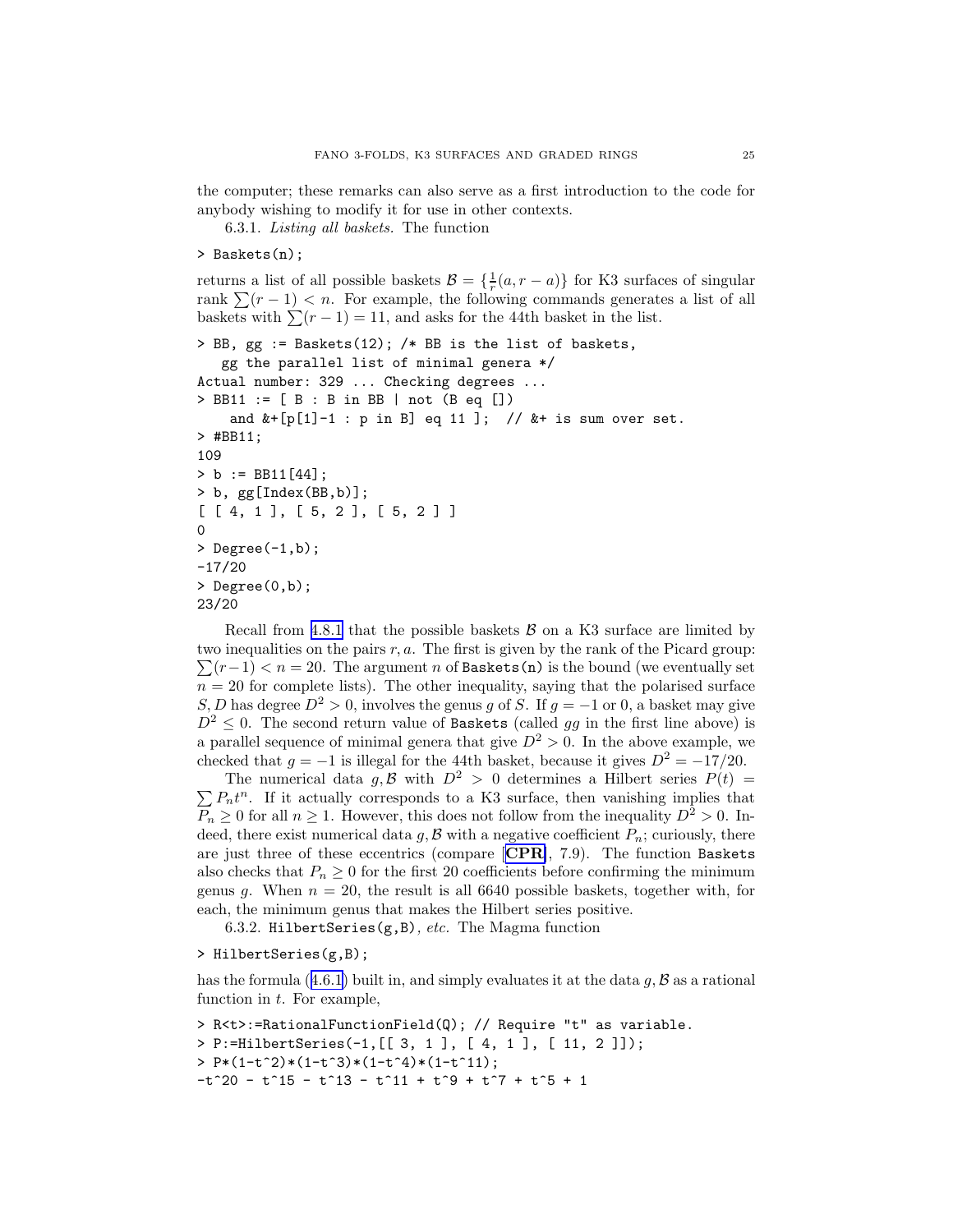<span id="page-26-0"></span>suggests the candidate surface  $S \subset \mathbb{P}(2,3,4,5,7,9,11)$  with the stated g and  $\mathcal{B}$ . (To make this work for other types of graded rings, you need to figure out what Hilbert series you want to use, and program it in as a substitute for our formula [\(4.6.1\)](#page-12-0).)

In the above example, we put in the denominator by hand, and this turned out to be a lucky guess. The heart of the whole package is a suite of functions to make a reasonable analysis of this Hilbert series, using a few tricks based on the experience of Altınok's thesis [[A](#page-27-0)]. One expects generators corresponding to positive terms early on in the Hilbert series, but this ceases to be logically reliable once relations appear. For each singularity  $\frac{1}{r}(a, r - a)$  in the basket, there must be generators of weight divisible by  $r$  to cancel the periodicity in the Hilbert series, and a generator of weight  $\equiv a$  and  $-a$  to provide local orbifold coordinates at the singularity. We usually expect a generator in each degree  $r$  as in the above example, but sometimes a GCD of two different r can account for two at one go.

Deploying these tricks is something of an art, and there is no point in being precise here about how we do it. Experience suggests that they need to be combined in different ways in different situations (we find different and better ways of putting in the generators systematically each time we extend the database). But however we use the numerical tricks on the Hilbert series, there will usually be work left to do. Particular features of the geometry may demand extra generators not predicted by the numerical data. For K3 surfaces in higher codimension, the existence of particular linear systems often forces us to include extra generators. One reason for stopping at codimension 4 with the current version of the Magma database is that there is little extra work in that case.

6.3.3. MakeK3Database(BB,gg,cmax). This function takes as its arguments a list of baskets BB with list of minimal genus gg, and an integer cmax. It takes each basket and genus pair in turn and applies any analysis of the Hilbert series that is implemented. If the codimension gets larger than cmax, the result is discarded (in the current implementation  $-$  this is handled in a more useful way in the prototype future implementation). Once done, the result is wrapped in cosmetics and available for computer study.

Of course, as we learn more tricks for analysing Hilbert series, we can run them through the database, modifying candidate surfaces as we go. But we believe that the current Magma database of 391 K3 surfaces is reliable and complete. (For that matter, we are fairly confident of the codimension 5 list in  $[\mathbf{GRDW}]$  $[\mathbf{GRDW}]$  $[\mathbf{GRDW}]$ , which has  $N_5 = 162$  elements.)

6.3.4. Centres (∼DB), etc. There are several functions used to study the database by hand. The procedure

- > DB := K3Database("t");
- > Centres(~DB); // Takes some minutes.

performs the projection calculus of Exercise [5.6](#page-18-0) to compute all possible projections between the surfaces of the database DB; the tilde indicates that the command is procedural, that is, it actually modifies DB by writing in the centres it computes (the next version of the database will have the centres ready for use on loading). Once the centres are in, we can look at the projections from any surface. For example, we can find the surface  $S$  of [6.1](#page-20-0) in the database and then look for all possible iterated projections from S:

> S := K3SurfaceFromWeights(DB,[3,4,5,6,7,10,13]);

> pc := ProjectionChains(S,DB); #pc;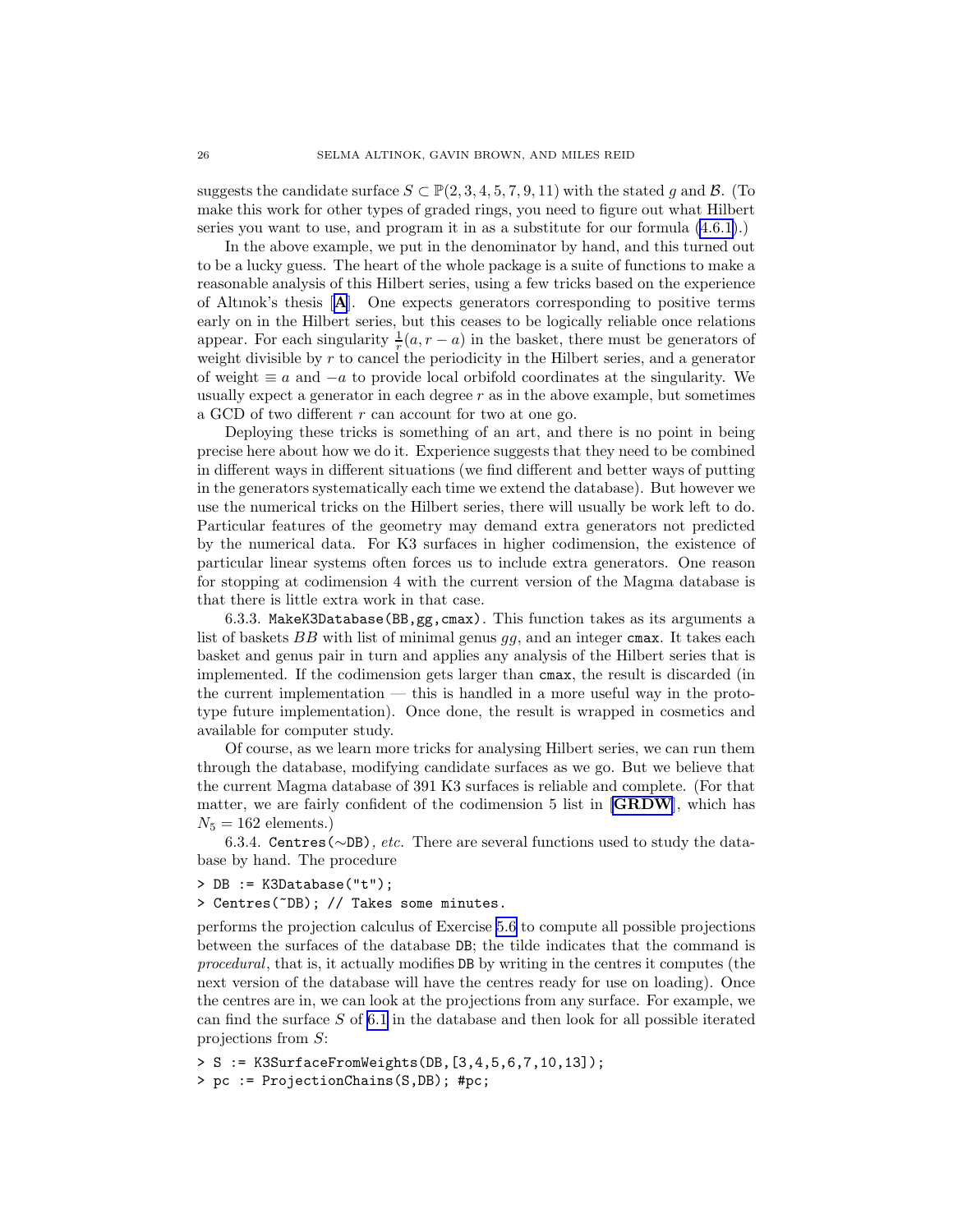<span id="page-27-0"></span>4 > pc[1];  $\Gamma$ [ [ 254, 4 ], [ 5, 1, 4 ], [ 10 ] ], [ [ 10, 1 ], [ 13, 3, 10 ], [ 40 ] ], [ [ 40, 1 ], [ 10, 3, 7 ], [ 79 ] ], [ [ 79, 1 ] ] ]

This output is opaque (Leitmotif: please buy the upgrade, with its many major enhancements), but you can probably see what is going on. There are 4 chains of projections starting with S, and  $p\in[1]$  only asks for the first. If we denote the *n*th surface in the database by  $S_n$ , then  $S = S_{254}$  and the first chain of projections, returned by pc[1], is

$$
S \dashrightarrow S_{10} \dashrightarrow S_{40} \dashrightarrow S_{79}.
$$

The output records the codimension of each surface. In this case the final three surfaces are all codimension 1: the projections between them are the quadratic involutions of  $\mathbf{[CPR]}$ . The second column gives the type of centre  $\mathbf{[r,a,r-a]}$  of each projection.

The fourth chain of projections is

```
> pc[4];
\Gamma[ [ 254, 4 ], [ 13, 3, 10 ], [ 42 ] ],
 [ [ 42, 3 ], [ 10, 3, 7 ], [ 81 ] ],
 [ [ 81, 2 ], [ 7, 3, 4 ], [ 107 ] ],
 [ [ 107, 1 ] ]
]
```
It consists purely of Type I projections. In terms of homogeneous coordinate rings, at each stage a single variable (of weight 13, 10, 7 respectively, the index of the corresponding centre) is eliminated from the ring. A basic exercise in Magma makes this very clear:

```
> [ Weights(DB[i]) : i in [254,42,81,107] ];
\Gamma[ 3, 4, 5, 6, 7, 10, 13 ],
    [ 3, 4, 5, 6, 7, 10 ],
    [ 3, 4, 5, 6, 7 ],
    [ 3, 4, 5, 6 ]
]
terminating with the surface S_{107} which is
> DB[107];
Codimension 1 K3 surface, number 107, Reid1(39), with data
  Weights: [ 3, 4, 5, 6 ]
  Numerator: -t^18 + 1Basket: [ 2, 1 ], [ 3, 1 ], [ 3, 1 ], [ 3, 1 ], [ 4, 1 ], [ 5, 1 ]
```
EXERCISE 6.4. Write down a hypersurface  $S_{18} \subset \mathbb{P}(3, 4, 5, 6)$  that contains  $\mathbb{P}(3, 4)$  as the unprojection divisor of the final projection, and singularities on it to provide the inverses of the successive unprojections.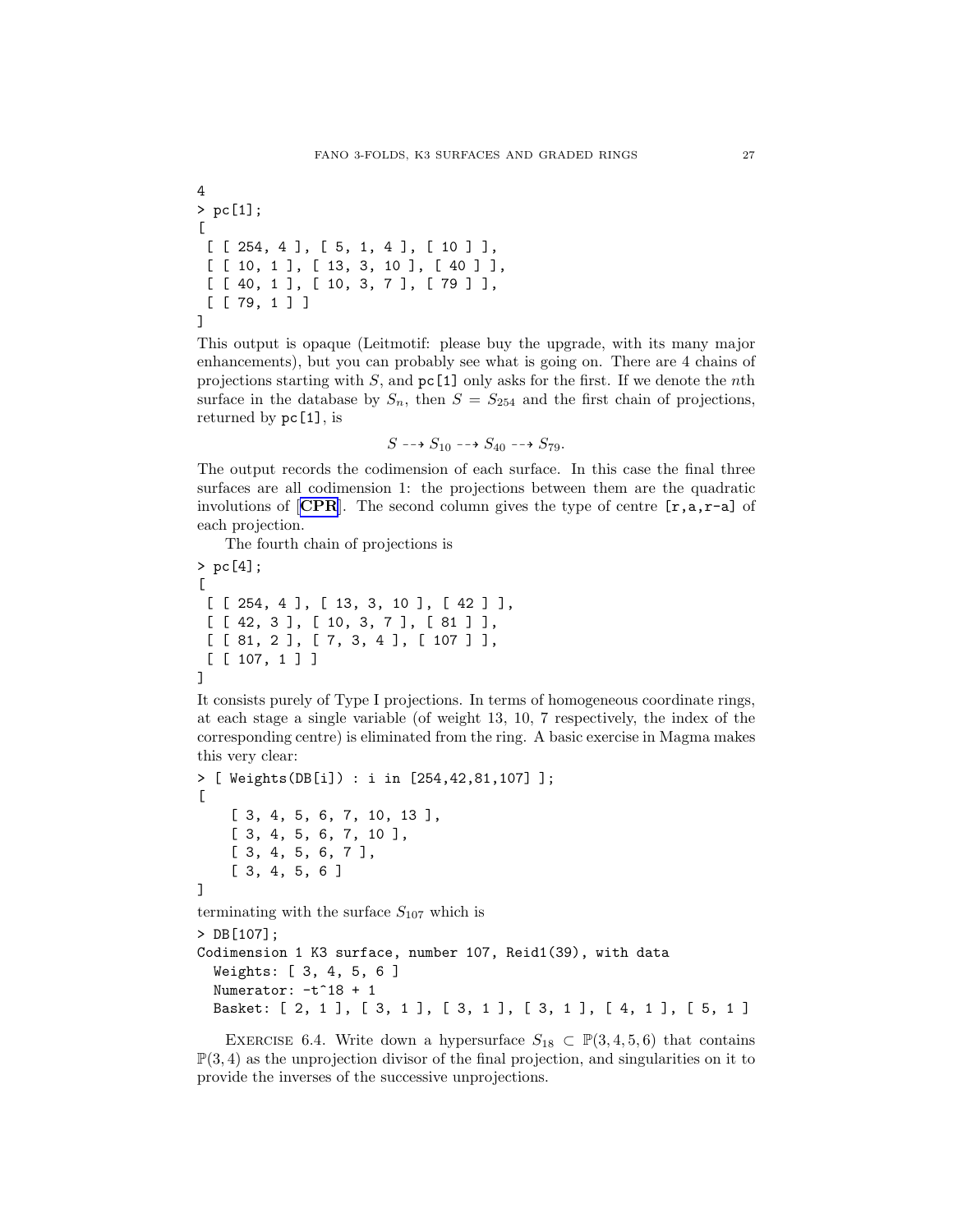#### References

- <span id="page-28-0"></span>[A] S. Altınok, Graded rings corresponding to polarised K3 surfaces and Q-Fano 3-folds, Univ. of Warwick PhD thesis, Sep. 1998,  $93 + vii$  pp., get from www.maths.warwick.ac.uk/ ∼miles/doctors/Selma
- [A1] S. Altınok, Hilbert series and applications to graded rings, submitted
- [Be] Sarah-Marie Belcastro, Picard lattices of families of K3 surfaces, to appear in Communications in Algebra, preprint [math.AG/9809008](http://arXiv.org/abs/math/9809008), 21 pp.
- [Br] Gavin Brown, Datagraphs in algebraic geometry, submitted to Proceedings of SNSC '01 (Linz), Ed. F. Winkler
- [GRDW] Gavin Brown, Magma algebraic geometry database website, see www.maths.warwick. ac.uk/∼gavinb/grdb.html
- [Bu] Anita Buckley, Graded rings over polarised Calabi–Yau 3-folds, work in progress
- [CPR] A. Corti, A. Pukhlikov and M. Reid, Birationally rigid Fano hypersurfaces, in Explicit birational geometry of 3-folds, A. Corti and M. Reid (eds.), CUP 2000, 175–258
- [CR] A. Corti and M. Reid, Weighted Grassmannians, first draft submitted to Proc. Francia memorial conference (Genova, 2001), currently 12 pp.
- [D] I. Dolgachev, Weighted projective varieties, in Group actions and vector fields (Vancouver, B.C., 1981), LNM956, pp. 34–71
- [Fl] A.R. Iano-Fletcher, Working with weighted complete intersections, in Explicit birational geometry of 3-folds, CUP 2000, pp. 101–173
- [GW] S. Goto and K-i Watanabe, On graded rings. I, J. Math. Soc. Japan 30 (1978) 179–213
- [G] M. Gross, Deforming Calabi-Yau threefolds, Math. Ann. 308 (1997) 187–220
- [I1] V. A. Iskovskikh, Fano threefolds. I, Izv. Akad. Nauk SSSR Ser. Mat. 41 (1977) 516–562  $=$  Math. USSR-Izv. 11 (1977) 485-527
- [I2] V. A. Iskovskikh, Fano threefolds. II, Izv. Akad. Nauk SSSR Ser. Mat. 42 (1978) 506–549 = Math. USSR–Izv. 12 (1978) 469–506
- [Ka1] KAWAMATA Yujiro, On the plurigenera of minimal algebraic 3-folds with  $K \approx 0$ , Math. Ann. 275 (1986) 539–546
- [Ka2] KAWAMATA Yujiro, Boundedness of Q-Fano threefolds, in Proc. Internat. Conference on Algebra (Novosibirsk, 1989), Contemp. Math. 131, AMS, 1992, Part 3, pp. 439–445
- [Ke] Adam Keenan, Riemann–Roch, subcanonical divisors on curves and graded rings, work in progress
- [KM] A. Kustin and M. Miller, Constructing big Gorenstein ideals from small ones, J. Algebra 85 (1983) 303–322
- [Leng] R. Leng, McKay correspondence and equivariant Riemann–Roch, Warwick PhD thesis in preparation
- [Ma] Magma (John Cannon's computer algebra system): W. Bosma, J. Cannon and C. Playoust, The Magma algebra system I: The user language, J. Symb. Comp. 24 (1997) 235–265. See also www.maths.usyd.edu.au:8000/u/magma
- [Mi1] MINAGAWA Tatsuhiro, Deformations of Q-Calabi–Yau 3-folds and Q-Fano 3-folds of Fano index 1, [math.AG/9905106,](http://arXiv.org/abs/math/9905106) J. Math. Sci. Univ. Tokyo Tokyo 6 (1999) 397-414
- [Mi2] MINAGAWA Tatsuhiro, Deformations of weak Fano 3-folds with only terminal singularities, [math.AG/9905107,](http://arXiv.org/abs/math/9905107) Osaka J. Math. 38 (2001), to appear
- [MM1] MORI Shigefumi and MUKAI Shigeru, Classification of Fano 3-folds with  $B_2 > 2$ , Manuscripta Math. 36 (1981/82) 147–162
- [MM2] MORI Shigefumi and MUKAI Shigeru, On Fano 3-folds with  $B_2 \geq 2$ , in Algebraic varieties and analytic varieties (Tokyo, 1981), Adv. Stud. Pure Math. 1, Kinokuniya and North-Holland, 1983, pp. 101–129
- [Mu1] MUKAI Shigeru, Curves and Grassmannians, in Algebraic geometry and related topics (Inchon, 1992), Internat. Press, Cambridge MA 1993, pp. 19–40
- [Mu2] Mukai Shigeru, Curves and symmetric spaces. I, Amer. J. Math. 117 (1995) 1627–1644
- [N] NAMIKAWA Yoshinori, Smoothing Fano 3-folds, J. alg geom 6 (1997) 307–324
- [NS] NAMIKAWA Yoshinori and J.H.M. Steenbrink, Global smoothing of Calabi-Yau threefolds, Invent. Math. 122 (1995) 403–419
- [P] Stavros Papadakis, Gorenstein rings and Kustin–Miller unprojection, Univ. of Warwick PhD thesis, Aug 2001, vi + 72 pp., get from www.maths.warwick.ac.uk/∼miles/doctors/ Stavros